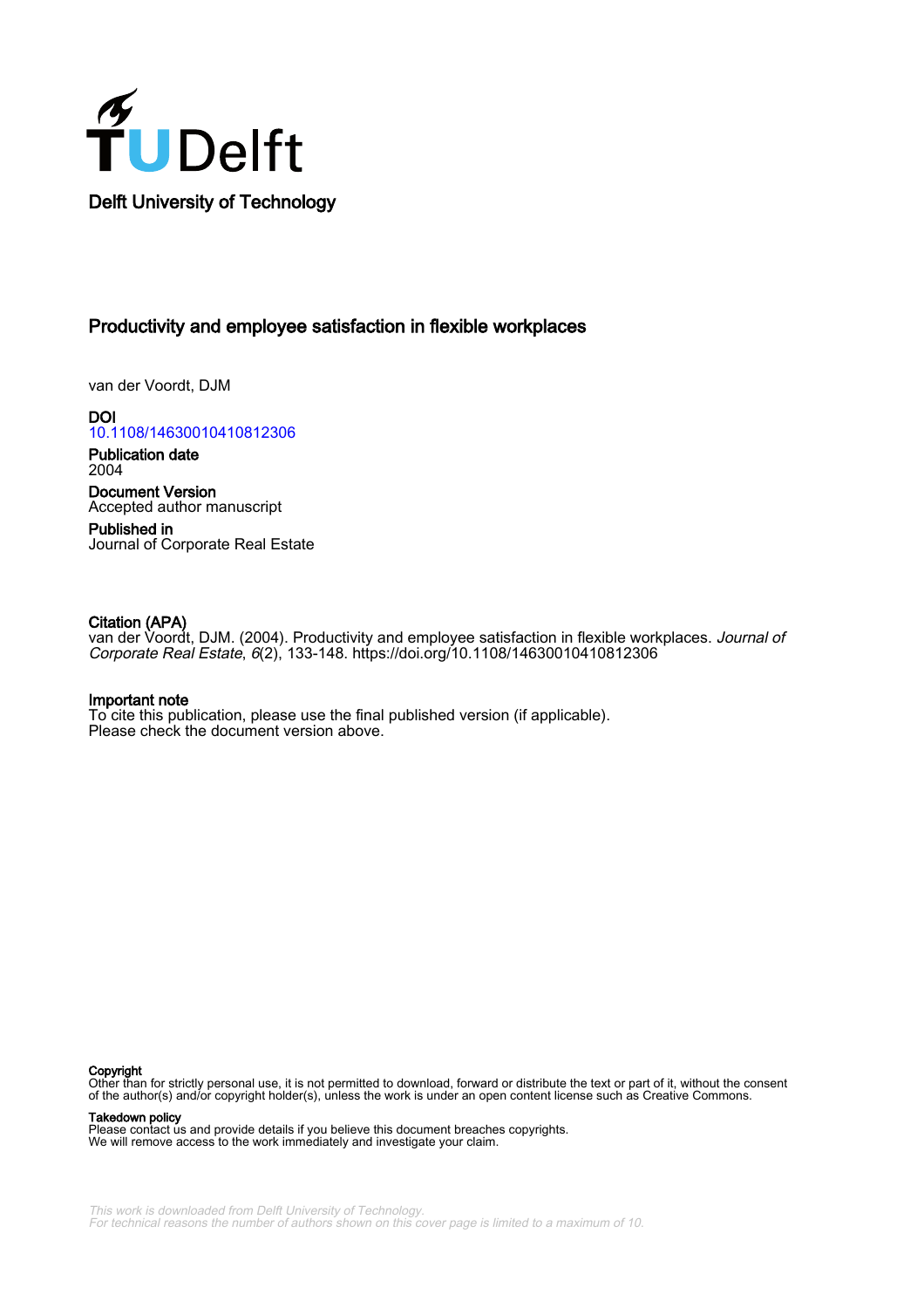# **Productivity and employee satisfaction in flexible workplaces**

# **Theo J. M. van der Voordt**

# *Received: 18th November, 2003*

Centre for People and Buildings and Department of Real Estate & Housing, Delft University of Technology, Faculty of Architecture, Berlageweg 1, 2628 CR Delft, The Netherlands; Tel: +31 15 278 2974; Fax: +31 15 278 3171; E-mail: T.J.M.vanderVoordt@bk.tudelft.nl

*Theo van der Voordt MSc, PhD is Assistant Professor at the Department of Real Estate & Housing at the Faculty of Architecture of the Delft University of Technology, and research associate at the Centre for People and Buildings. He specialises in briefing and postoccupancy evaluation of buildings. He has published a number of books and articles on building-in-use studies of child care, health care, assisted living for the elderly, universal design and socially safe designs. In recent years, his research has concentrated on the*  effects of innovative workplace design on the performance of organisations and their *employees. He is working now on a tool for a diagnostic post-occupancy evaluation of new offices.*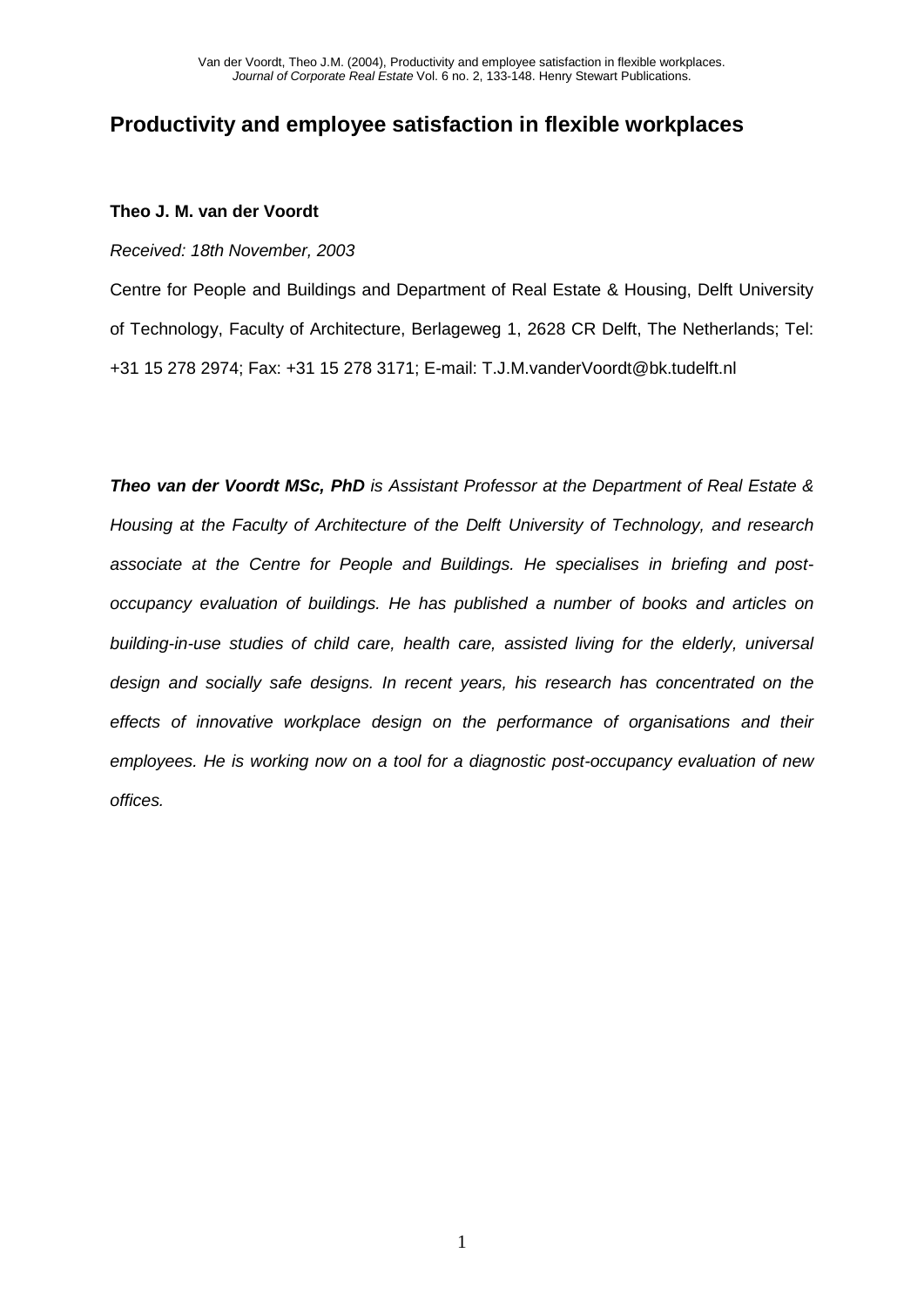#### **ABSTRACT**

*In the early 1990s, a few organisations in the Netherlands began to experiment with flexible workplaces. Traditional cellular offices and the open-plan offices or team-oriented bullpen spaces in which everyone had their own fixed workplace were no longer a matter of course. Making use of modern information and communication technology, the pioneers redirected their attention towards the sharing of activity-related workplaces in a combi-office. Economic considerations (e.g. low occupancy of expensive workplaces), organisational developments (network organisations, teamwork, fast exchange of knowledge, part-time work) and external developments (globalisation, strong competition) are important drivers for change. The aim is to stimulate new ways of working (dynamic, less closely linked to place and time), to improve labour productivity and to make major cost savings (fewer workplaces, fewer square metres), without reducing employee satisfaction.* 

Since then a number of new offices have been realised. Twelve per cent of *organisations that have moved recently use flexible workspaces for the most part or exclusively. An important question now is whether the aims have been achieved. What are the actual benefits? What are the risks? How should consultants advise their clients? The*  field is dominated by the opinions of those in favour and those against. Statements *expressing the successes or failures of flexible offices contradict each other. Hard data are almost lacking. Due to the scarcity of empirically supported insights, the Delft University of Technology in the Netherlands together with the Centre for People and Buildings and the Centre for Facility Management are carrying out investigations into the costs and benefits of workplace innovation. This paper reports on progress so far, with a focus on employee satisfaction and labour productivity.*

*Keywords: new offices, flexible working, productivity, employee satisfaction, research, postoccupancy evaluation*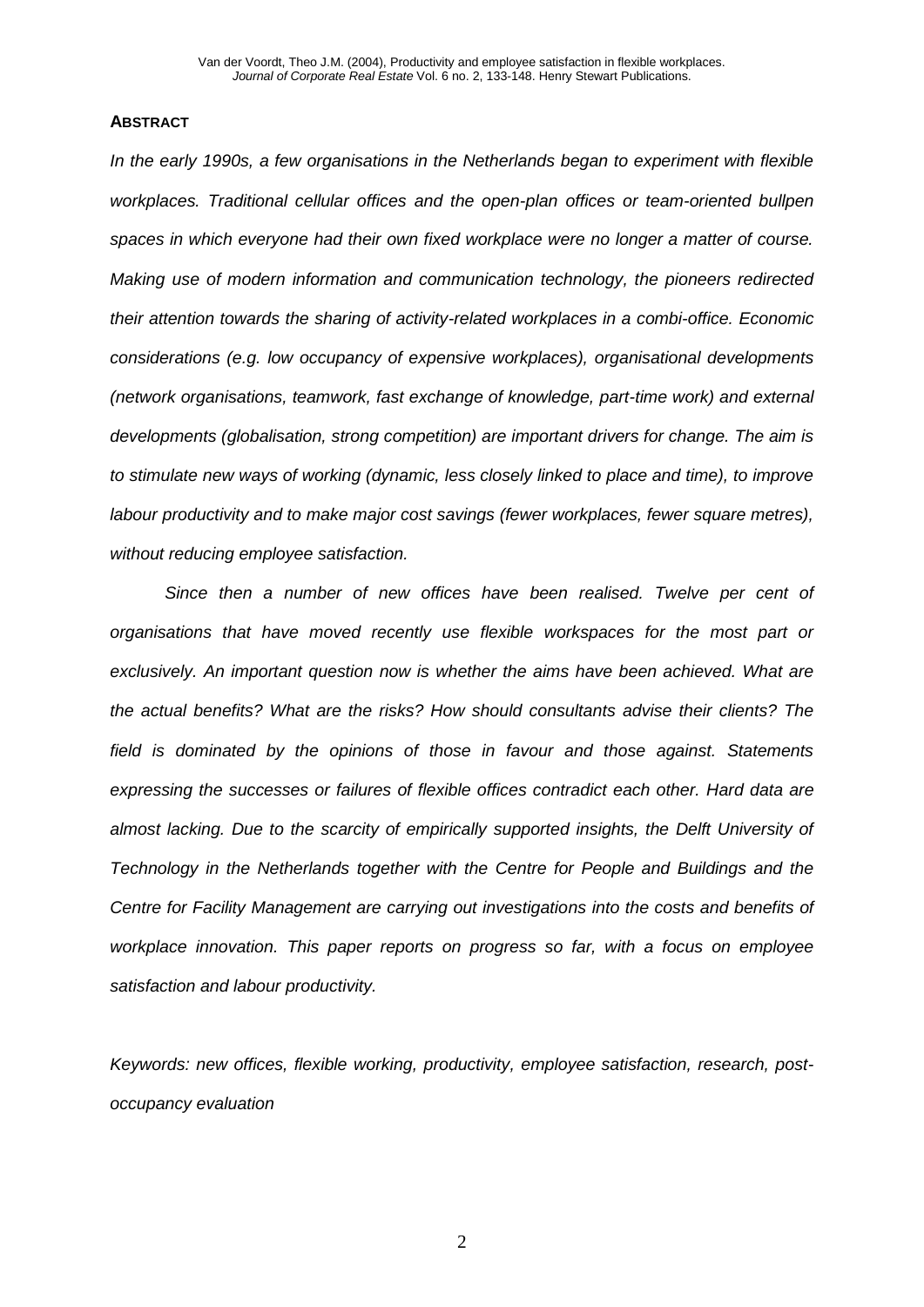#### **EXPECTED AND ACTUAL EFFECTS OF FLEXIBLE WORKING**

There are high expectations when it comes to workplace innovation. The expectation is that, by sharing different types of workplaces, each geared towards different kinds of activities, and the availability of advanced information and communication technology, ergonomic furniture and digital team archives, this will lead to a more efficient use of space and other facilities (input) and a better performance of the organisation and its employees (output). Aims that are often mentioned are:

- Increased effectiveness, ie higher productivity;
- More pleasure in working, ie greater employee satisfaction;
- A positive image of being a modern and professional organisation, internal (employees) and external (public opinion, clients), and as a consequence:
- Attraction and retention of scarce personnel and clients;
- More flexibility;
- Lower costs.

Organisations are primarily concerned with achieving a better performance at lower costs. For employees, a very important factor is gaining pleasure from their work. With respect to productivity, a common opinion is that an open structure (transparent dividing walls, or no cut-offs at all) encourages more communication and facilitates an easier exchange of knowledge and skills, whereas the availability of cockpits or concentration cells creates good conditions for concentrated work. With respect to employee satisfaction, a common belief is that giving up one's personal desk conflicts with basic human needs for privacy, territoriality, personalisation and expressing one's status, but that this can be compensated by nice architecture and interior design and high-tech gadgets. A probable resistance to change will be counterbalanced by organisational advantages such as reduced facility costs and increased flexibility, which make it easier to cope with growth (or downsizing) and staff turnover.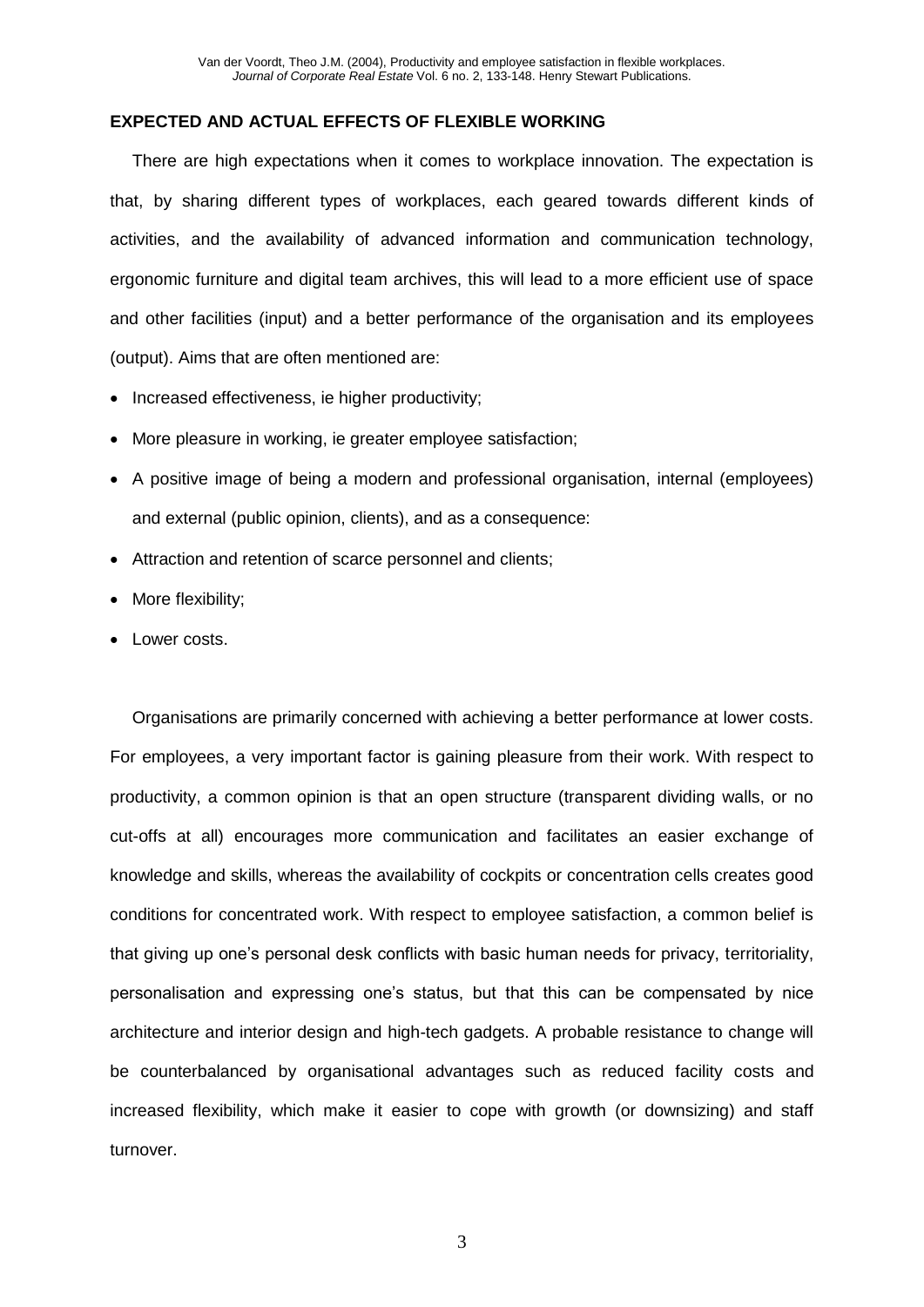From a social point of view, the expectation is that flexible working will contribute towards sustainability. Space savings will reduce requirements for energy and building materials. Remote working at a distance from the core office may reduce the mobility of the working population, thereby reducing the number of traffic jams.

The question now is whether workplace innovation meets these expectations. Is this office style really more efficient and agreeable? Or do the expansive openness and the constant changing of workplace act against productivity? Can the extra costs of attractive designs, individually adjustable furniture, high-tech ICT and image-enhancing gadgets be matched by the expected returns in the form of higher productivity and a more efficient use of space? There are countless interesting opinions and reflections;<sup>1</sup> but present opinions should be taken as hypotheses that need to be proved in practice. Satisfaction with the attractive design and layout of innovative offices, and improved communication, have to be set against complaints that it is difficult to work in a concentrated way. Improved effectiveness has to be set against loss of status, privacy and territory. Cost savings through sharing workplaces have to be set against cost increases from expensive ICT and the extra attention needed for its implementation and maintenance. Whether the outcome of the balance between the benefits and costs will be positive or negative cannot be predicted beforehand. This makes it awkward for property and facility managers to give well-founded support to decisions about whether or not to change over to flexible working.

# **NEED FOR CLEAR RELATIONSHIPS**

Not only are the findings contradictory and the 'hard' data about the effects incomplete; we are also confronted by an unclear framework of concepts and a lack of clear, unambiguous methods to put them into operation. What exactly is meant by 'costs' and 'benefits', or by the 'performance' of organisations and employees? Aims are seldom put into operation in measurable terms. There is also insufficient knowledge about the relations between the accommodation and an organisation's performance and the interactions with intermediary variables such as organisational characteristics or the nature of the work. An increase or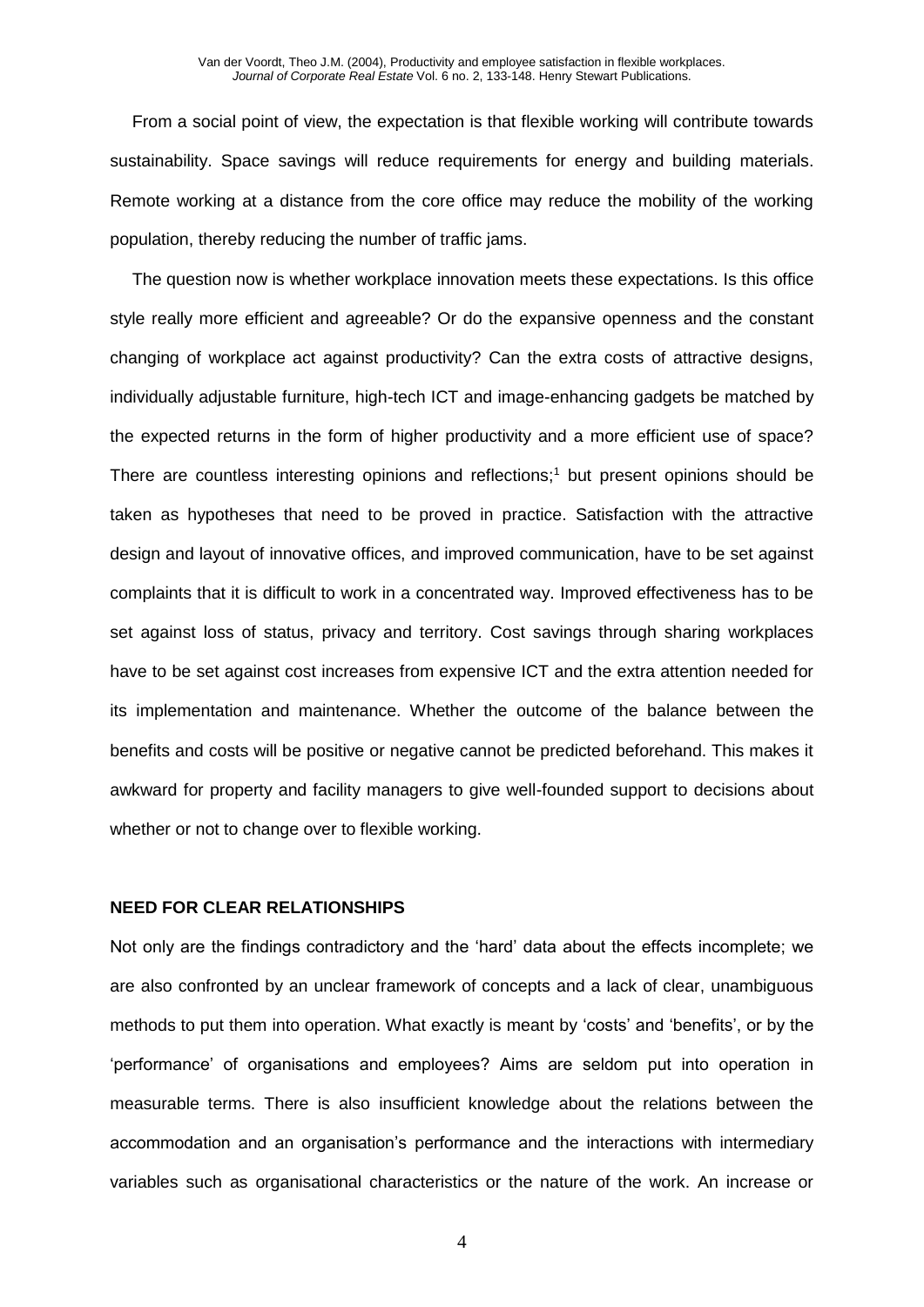decrease in productivity following the introduction of flexible workplaces does not mean, by definition, that flexible working is the cause of these changes.

According to Clements-Croome, $2$  productivity depends on four clusters of variables: personal characteristics, such as the phase in someone's career, profession, or skills; social factors, such as relationships with colleagues; organisational characteristics, such as the organisational structure or management style; and characteristics of the physical environment, such as the indoor climate (temperature, lighting and acoustics), air quality (humidity, draughts and pollution) and workplace layout. The external environment will have an effect as well: for instance, the employment market; rules made by governments and by private concerns; and globalisation. So the effect of accommodation interventions on organisations, work processes and company performance is determined by many sorts of complex relations between different 'subsystems'.

Much research is needed to unravel cause–effect relationships and the relation between the aims and the means applied. For this reason, the Centre for People and Buildings in Delft, Netherlands, has set up a review of relevant literature, case studies, interviews and workshops with experts and end users to close the gaps in our present knowledge.<sup>3</sup> In this paper we discuss the effects on employee satisfaction and labour productivity of flexible working in offices with activity-related and shared workplaces. We discuss both of these concepts, how to measure them, and what lessons have been learned so far.

# **PRODUCTIVITY**

The dictionary defines 'productivity' as the state of producing rewards or results. 'Productive' means fruitful, lucrative and profitable. In this context, productivity is synonymous with output. In scientific literature, 'productivity' is defined as the relationship between output and input; between results or proceeds and sacrifices.<sup>4</sup> When it concerns the ratio between the total output and total input (all labour and capital), economists refer to 'total factor productivity'.<sup>5</sup> If it involves the ratio between output and a specific part of the input, this is referred to as 'partial productivity': for example, labour productivity expressed as the amount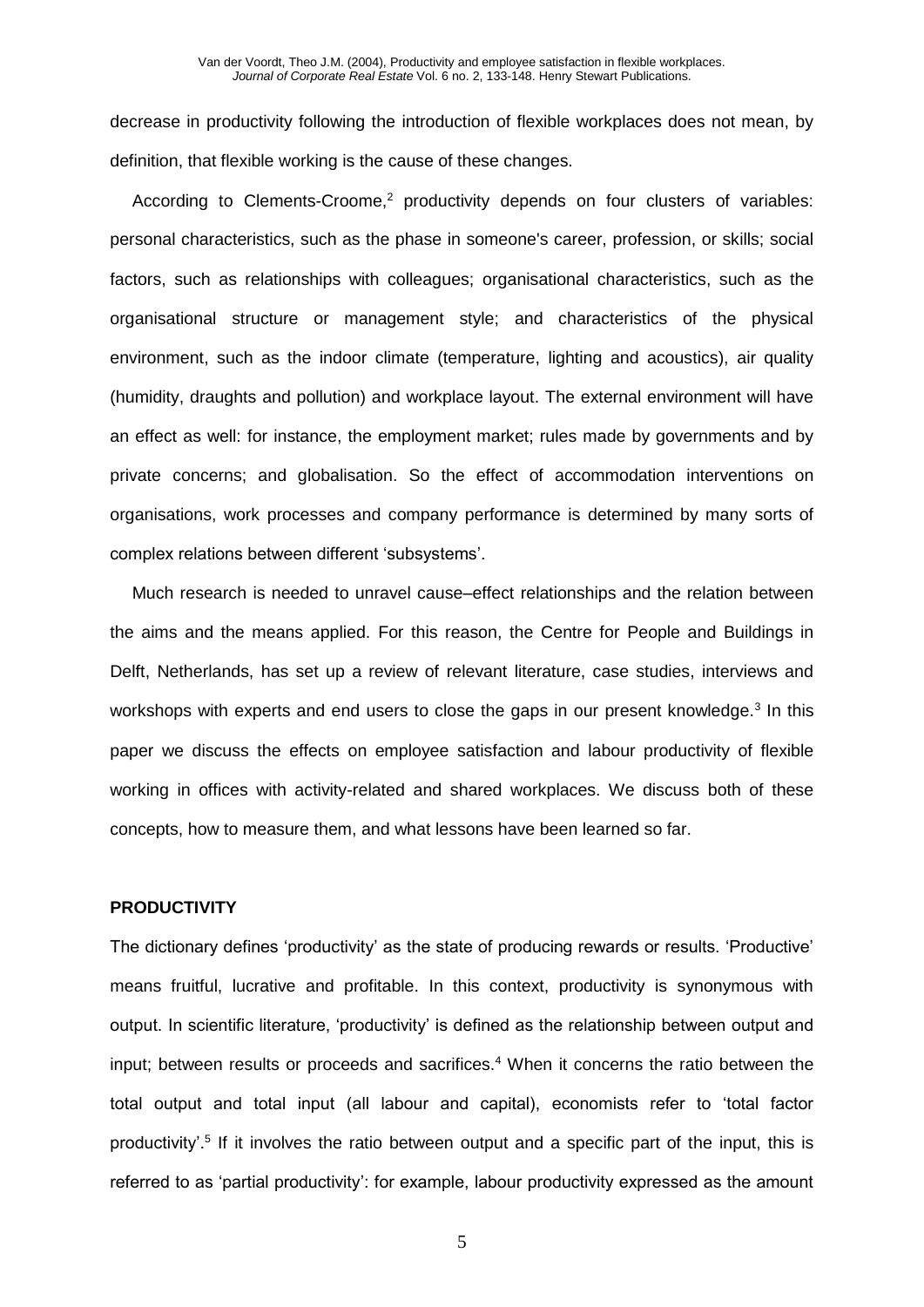of production for each labour unit, or the number of labour hours for each product unit. Output involves the number of products, the quality of the products and the operating result, expressed as, for example, net profit or market share. Input involves all company resources that are used: labour (number of employees, number of full-time equivalents), capital, technology, information (training, education), facilities and services, including property and facility services. There are three ways to increase productivity:

- Increase output with the same input (improved effectiveness).
- Achieve the same output with less input (improved efficiency).
- Achieve a relatively stronger rate of increase in output compared with the increase in input (both more effective and more efficient).

# **Measurement methods**

In some areas of commerce, it is relatively simple to measure productivity. Good examples are the car industry (eg the number of man hours per vehicle), or a translation bureau (the number of translated words per employee per day). But productivity is much more troublesome to measure in knowledge-producing organisations. How great is the productivity of — for instance — a manager or a policy assistant? A review of literature on real estate, facility management, business administration and environmental psychology shows that, in these disciplines, productivity and the difference in productivity among working environments are measured in five main ways:

- *Actual labour productivity*: for example, the number of phone calls per employee and per unit of time (call centre), or the number of completed policies per month, per employee or per division (insurance company).
- *Perceived productivity*: for example, by asking people to assign a report mark to the environment indicating the extent to which it supports their productivity, or asking them to rate their appreciation using a three or five-point scale. Variants include: What percentage of your time is spent working productively? What percentage of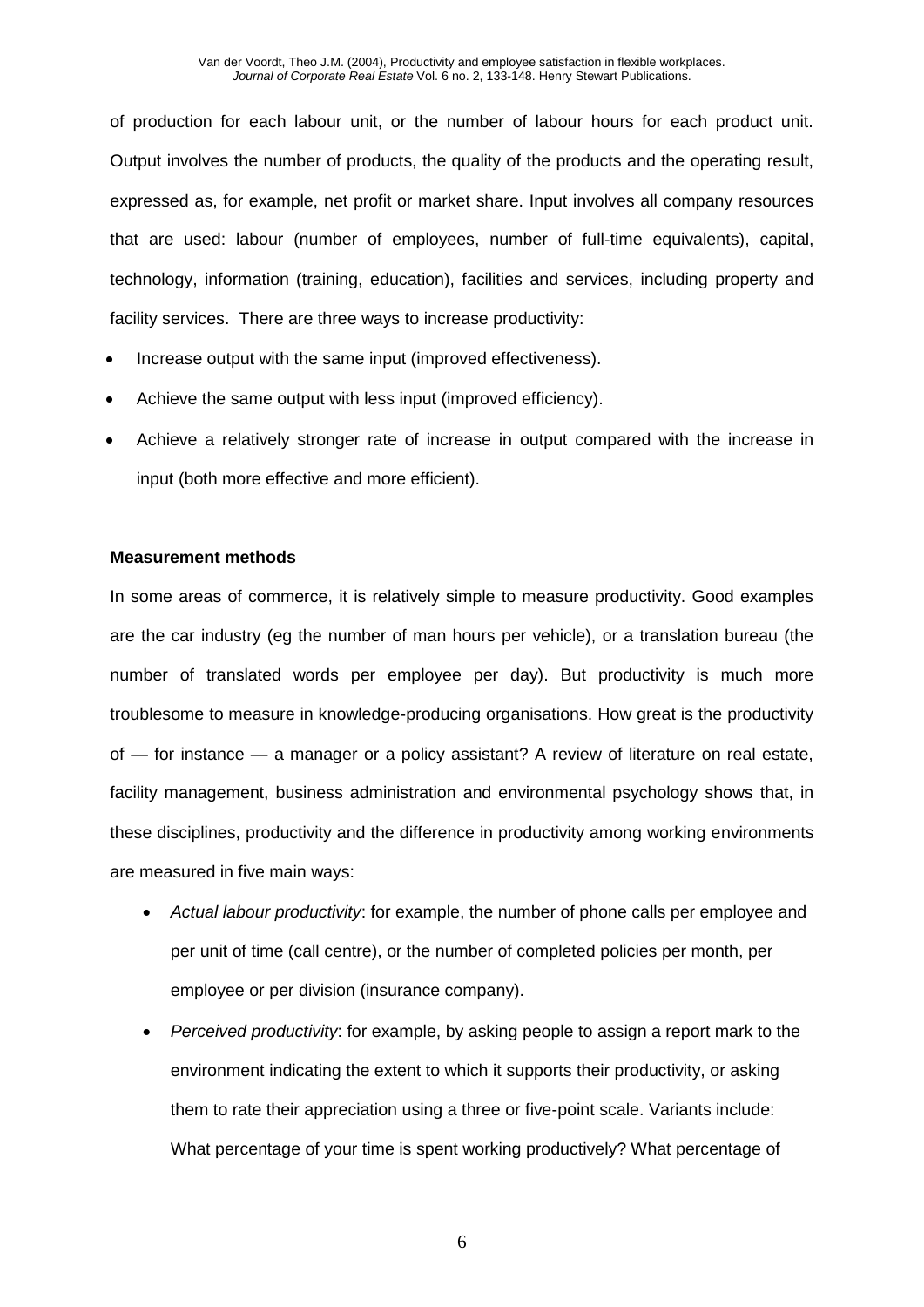your time is spent working unproductively because of distraction? What percentage of your time is spent searching for a suitable workplace? By what percentage would your productivity increase if working conditions were to change?

- *Amount of time spent*: for example, the amount of time gained because filing is carried out more efficiently or because staff turnover can be dealt with more easily (rooms no longer have to be cleared out); or the amount of time lost by having to log on more frequently and to clear desks on a regular basis.
- *Absenteeism due to illness* (a form of non-productivity).
- *Indirect indicators*. To what extent can people concentrate properly, or are they actually distracted? How quickly can employees solve a problem or supplement a lack of knowledge through interaction with colleagues?

Most of the time, comparison of data on productivity in a new office versus a more traditional one does not occur at individual level but at an aggregated level, by comparing group averages. If the composition of the research group has altered, it can be tricky determining whether any changes have been caused by the office concept or the different structure of the group. This is an argument for measurement at individual level. Although perceived productivity probably provides a reasonable indicator of the actual productivity, and particularly of the qualitative effect (positive or negative) of the examined variable on the output of an individual, the reliability and validity of this measurement method is questionable. On the one hand, socially desirable answers are highly likely: nobody likes stating that he or she is unproductive. On the other hand, we most probably do not measure productivity so much as satisfaction. It is likely that people who are satisfied with a particular concept are more inclined to view the effect on their productivity in a positive light, while dissatisfied people may be more inclined to regard the effect as negative. So although data on perceived productivity have their value, we should also pay attention to other indicators mentioned above.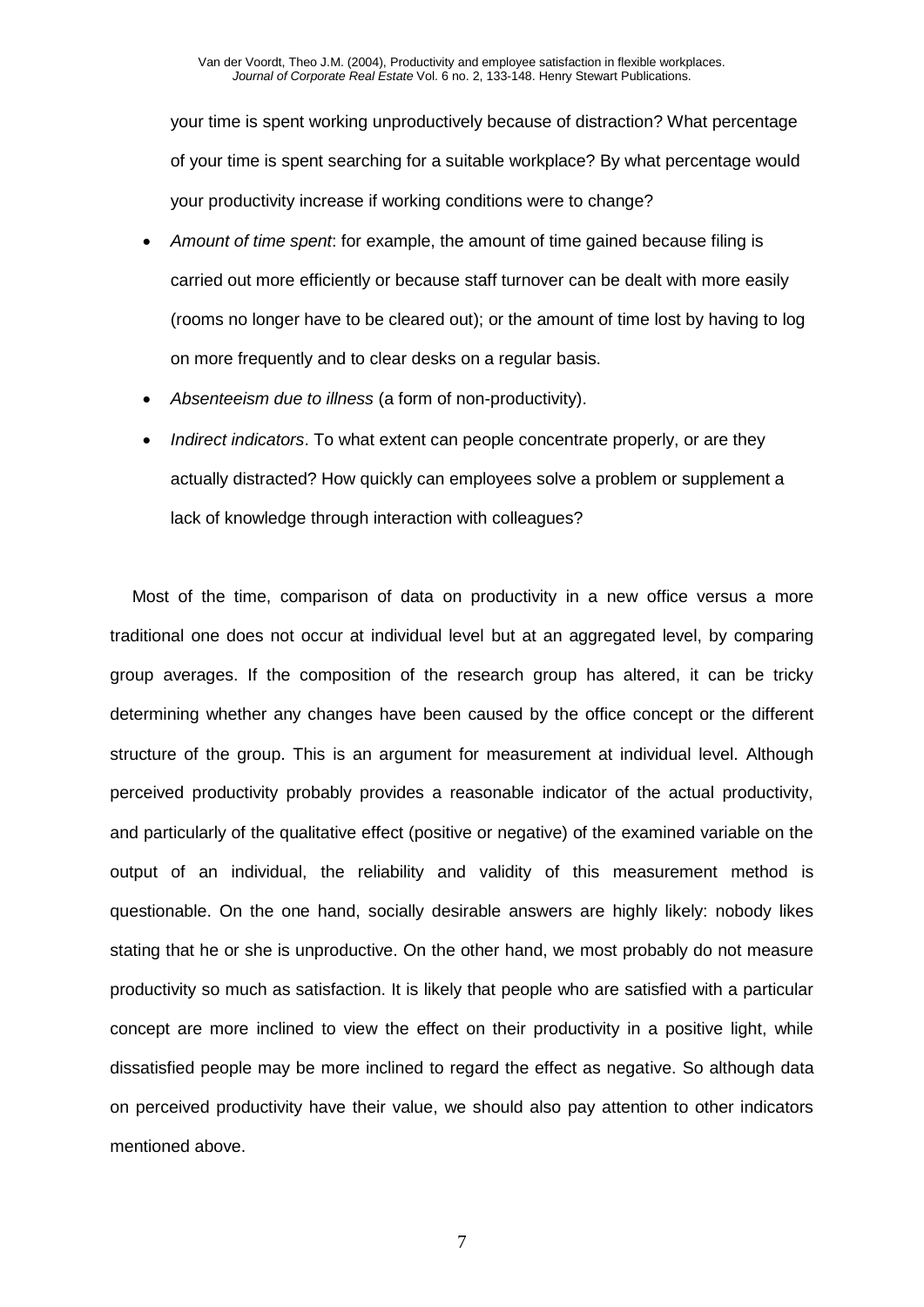#### **Data on productivity in new offices**

As yet there are only a few research results available on the effects of innovative workplace design on productivity. We will discuss two Dutch cases: the Dynamischkantoor Haarlem, and the regional office of the ABN AMRO Bank in Breda.

*Dynamischkantoor Haarlem* provides accommodation for six sections of the Ministry of Housing, Spatial Planning and the Environment. On the initiative of the Department of Public Buildings, a combi office was chosen, with flexible, activity-related workplaces; a central archive with trolleys for personal files; and a high level of openness, with much glass (Figure 1). A comprehensive survey revealed that the new building has not yet met the high expectations.<sup>6</sup> Communication has improved and the facilities are viewed with satisfaction, but it is difficult to concentrate while working. Compared with the previous set-up (mainly cellular offices), perceived productivity dropped by a full point, from 7.5 to 6.5 (Table 1). A second follow-up measurement revealed a slight recovery (to 6.8). Older employees respond somewhat more negatively than younger ones (6.3, compared with 6.9). The proportion that thinks the working environment is conducive to individual productivity decreased from 60 per cent to 25 per cent. The second follow-up measurement revealed that this percentage has also slightly improved, to 28 per cent; this is perhaps due to a degree of habituation. It is also notable that newcomers are generally more positive than experienced employees. When people join the organisation, they apparently consider the environment as a fact. For experienced employees, the high expectations have not been entirely met.<sup>7</sup>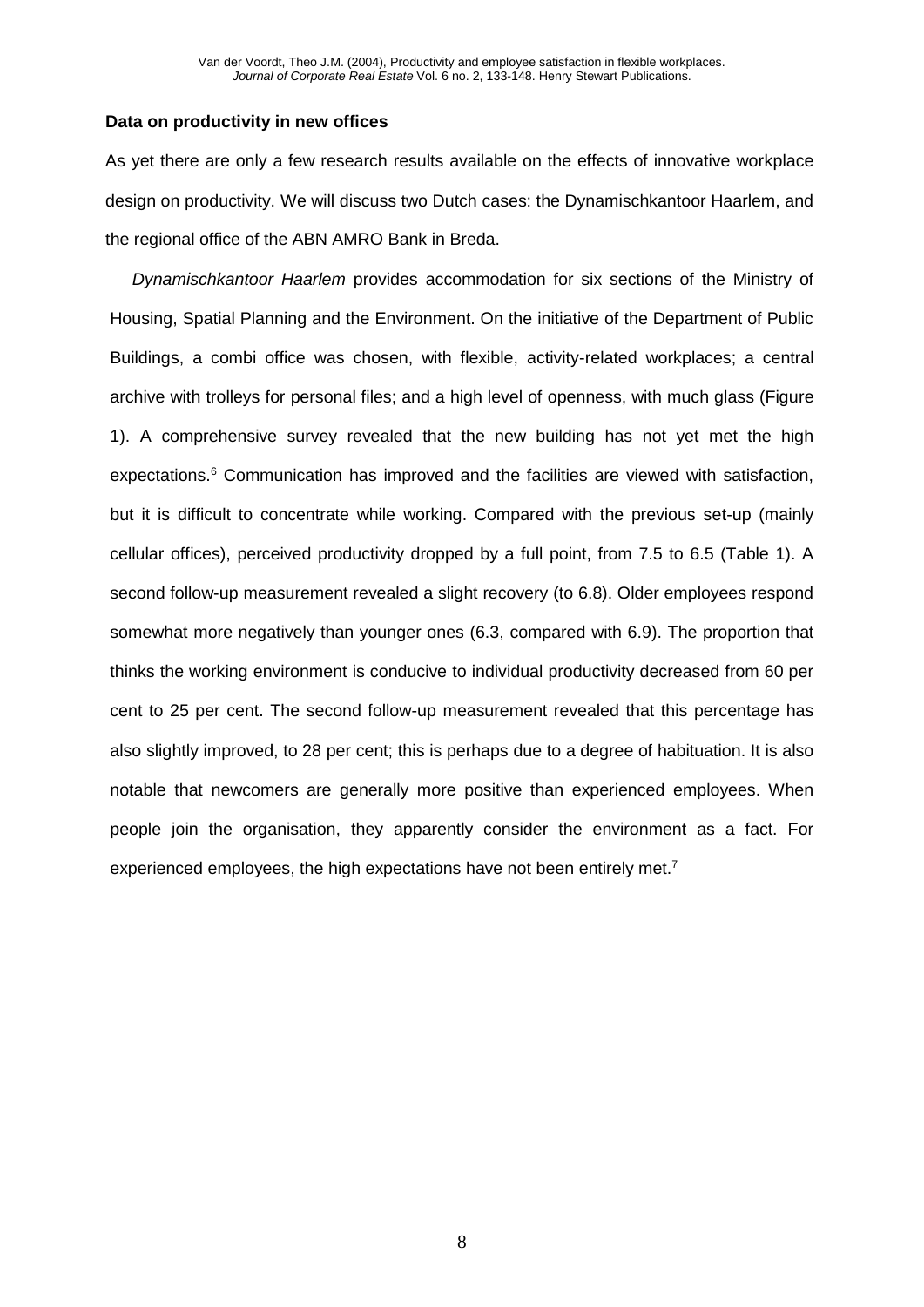| Occasion of      | Perception of | Judgements |          | Number of   |
|------------------|---------------|------------|----------|-------------|
| Measurement      | Productivity  |            |          | Respondents |
|                  |               | Positive   | Negative |             |
|                  |               | %          | %        |             |
| <b>Baseline</b>  | $P = 7.5$     | 60         | 14       | 142         |
| First follow-up  | $P = 6.5$     | 25         | 37       | 147         |
| Second follow-up | $P = 6.9$     | 28         | 30       | 152         |

# **Table 1: Perceived productivity in Dynamischkantoor Haarlem**

# *Figure 1 Floorplan of DynamischKantoor Haarlem*





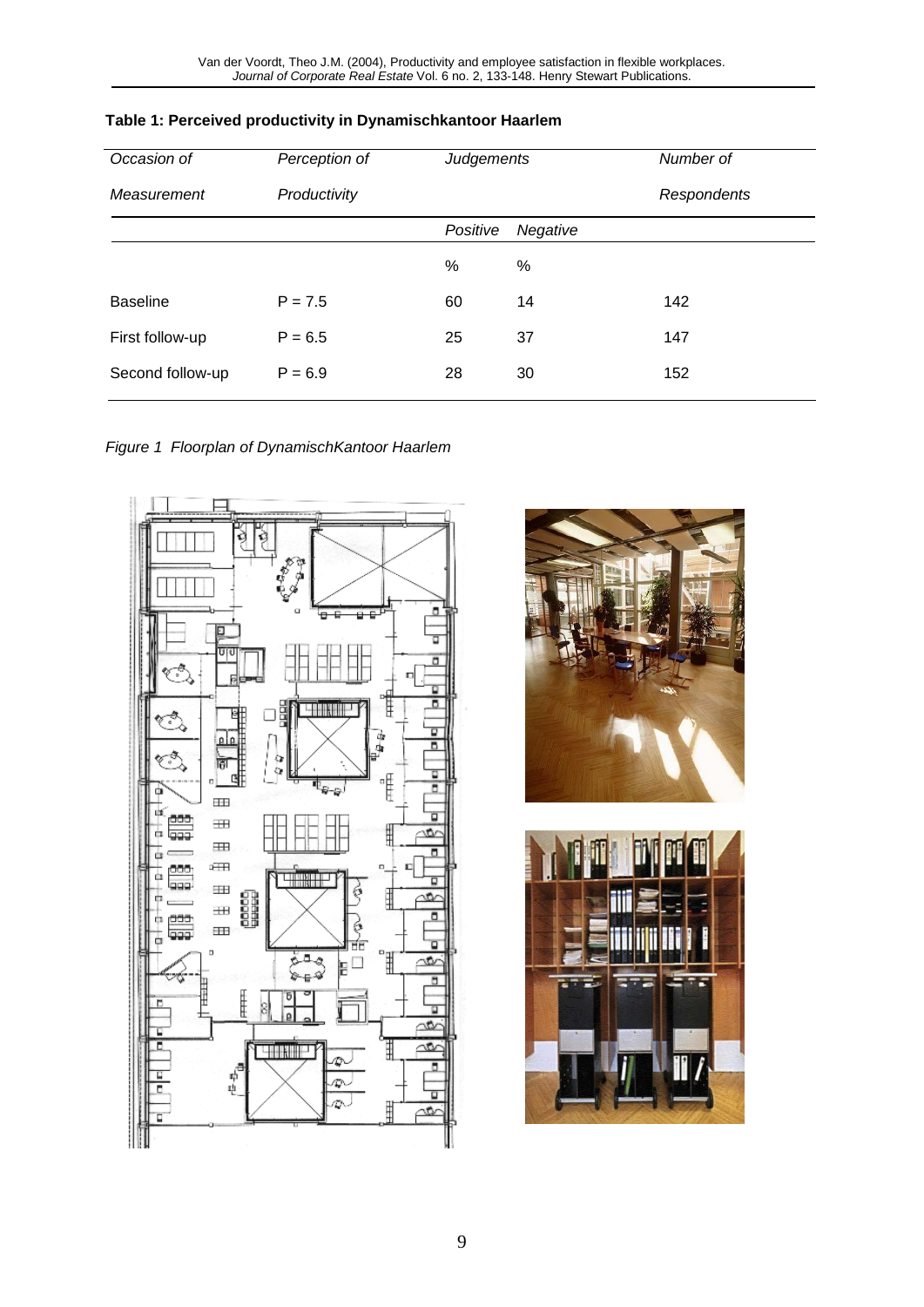#### Van der Voordt, Theo J.M. (2004), Productivity and employee satisfaction in flexible workplaces. *Journal of Corporate Real Estate* Vol. 6 no. 2, 133-148. Henry Stewart Publications.

In the *Regional Office of the ABN AMRO Bank* in Breda (Figure 2), by contrast, an increase in perceived productivity was measured.<sup>8</sup> In the nil measurement (temporary accommodation in an open-plan office) only 14 per cent of the employees thought that the working environment had a positive influence on productivity. After flexible working had been introduced, this percentage rose to 51 per cent (Figure 3). The percentage who viewed it negatively dropped from 27 to 8 per cent. Positive points were seen to include the ability to move to a place reserved for concentrated work, where there were fewer distractions than before (eg colleagues walking past or telephone conversations); and the more efficient creation of archives.

The different effects of a more or less similar concept can be partly explained by the different initial situations: for example, an open-plan office as opposed to office units; and whether or not employees were originally working at the same location.



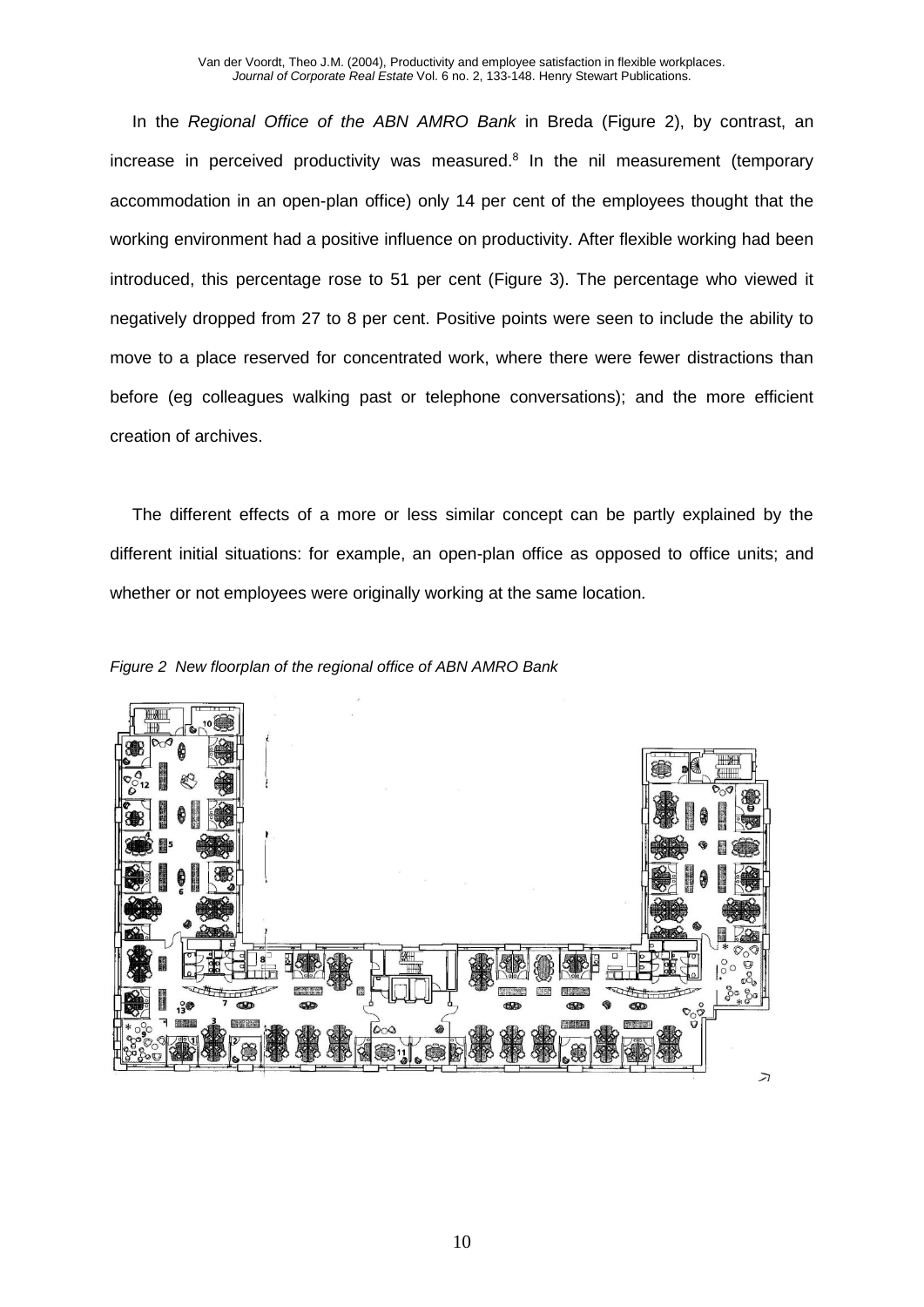



Another factor may be the way in which the concept has been put into practice: for instance, the number of workplaces allotted per 100 employees; the number of square metres used for each workplace; and the quality of the noise insulation in the concentrated work units. When we couple the results from these two case studies and a few others with experts' reactions in workshops, an overview emerges, as shown in Table 2.

### **EMPLOYEE SATISFACTION**

Employee satisfaction refers to the degree to which the working environment meets the wishes and the needs of the employees. It can relate to the work itself (content, complexity, required knowledge and skills, degree of autonomy); the social working environment (colleagues, management style, conditions of employment such as salary, leave arrangement, and career prospects); the physical working environment (workplace, lighting, daylight, view etc); and interactions between these aspects. Aspects that are not workrelated, such as the employee's private life, can also play a role. In measuring changes in employee satisfaction resulting from workplace innovation, therefore, we must be thorough in taking into account the possible influence of many other factors. Because of the wide scope of satisfaction, it is extremely important to determine beforehand what the parties concerned want to know and what they want to do with the acquired knowledge.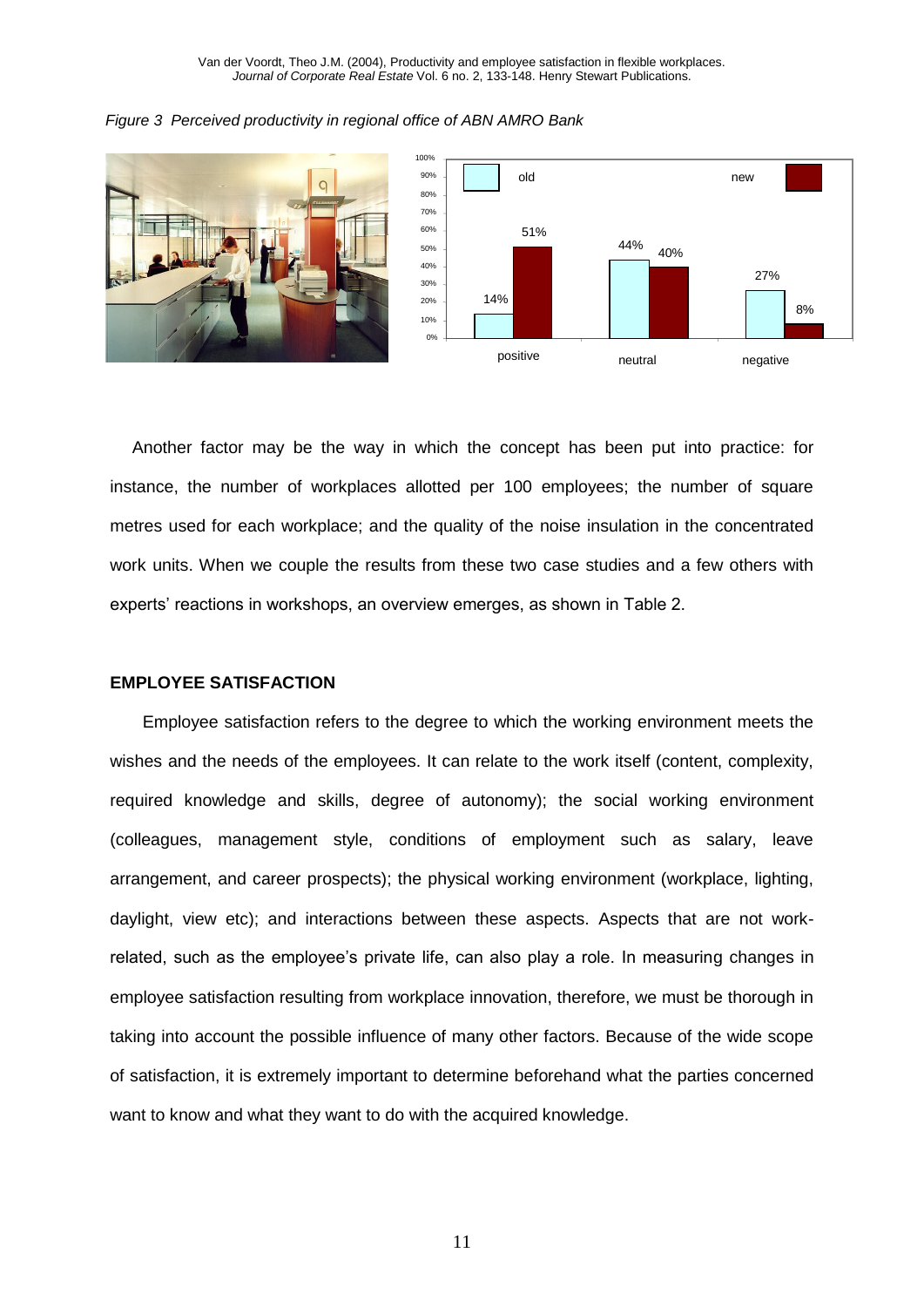# **Table 2: Positive and negative effects of workplace innovation on productivity**

|                         | Positive                                                       | Negative                           |  |
|-------------------------|----------------------------------------------------------------|------------------------------------|--|
| Organisation            | Transparent organisational                                     | Poor match between new working     |  |
|                         | structure                                                      | environment and organisation's     |  |
|                         |                                                                | structure and culture              |  |
|                         | Adequate steering (open, more                                  | Poor control on being present      |  |
|                         | output-oriented)                                               |                                    |  |
| <b>Work process</b>     | Free choice of appropriate                                     | More time spent on organising      |  |
|                         | workplace (communication and                                   | work                               |  |
|                         | concentration)                                                 |                                    |  |
|                         | Culture change: work more                                      | Loss of time used for installation |  |
|                         | consciously; make more goal-                                   | (logging on time and again;        |  |
|                         | oriented choices; no more 'In the                              | adjusting furniture; tidying up    |  |
|                         | past we always did it this way'                                | items)                             |  |
|                         | Stimulus to work in an organised                               | Acclimatising time and again       |  |
|                         | way (clean desk; plan work in<br>advance; professional filing) | (different workplace; varying      |  |
|                         |                                                                | colleagues next to you)            |  |
|                         | No space for saving things, so                                 | More time required to look up and  |  |
| you have to finish them |                                                                | store information                  |  |
| Communication           | Better information exchange                                    | Communication problems             |  |
|                         | Easier transfer of knowledge                                   | Too much communication             |  |
|                         | Improved telephonic and                                        | Personnel difficult to locate      |  |
|                         | physical accessibility                                         | and/or difficult to reach          |  |
| <b>Concentration</b>    | Quieter working environment;                                   | Loss of concentration caused by    |  |
|                         | fewer disruptions by colleagues                                | colleagues (passing by; visiting;  |  |
|                         | in concentration workplaces                                    | phone calls)                       |  |
|                         |                                                                | Noise hinders concentration        |  |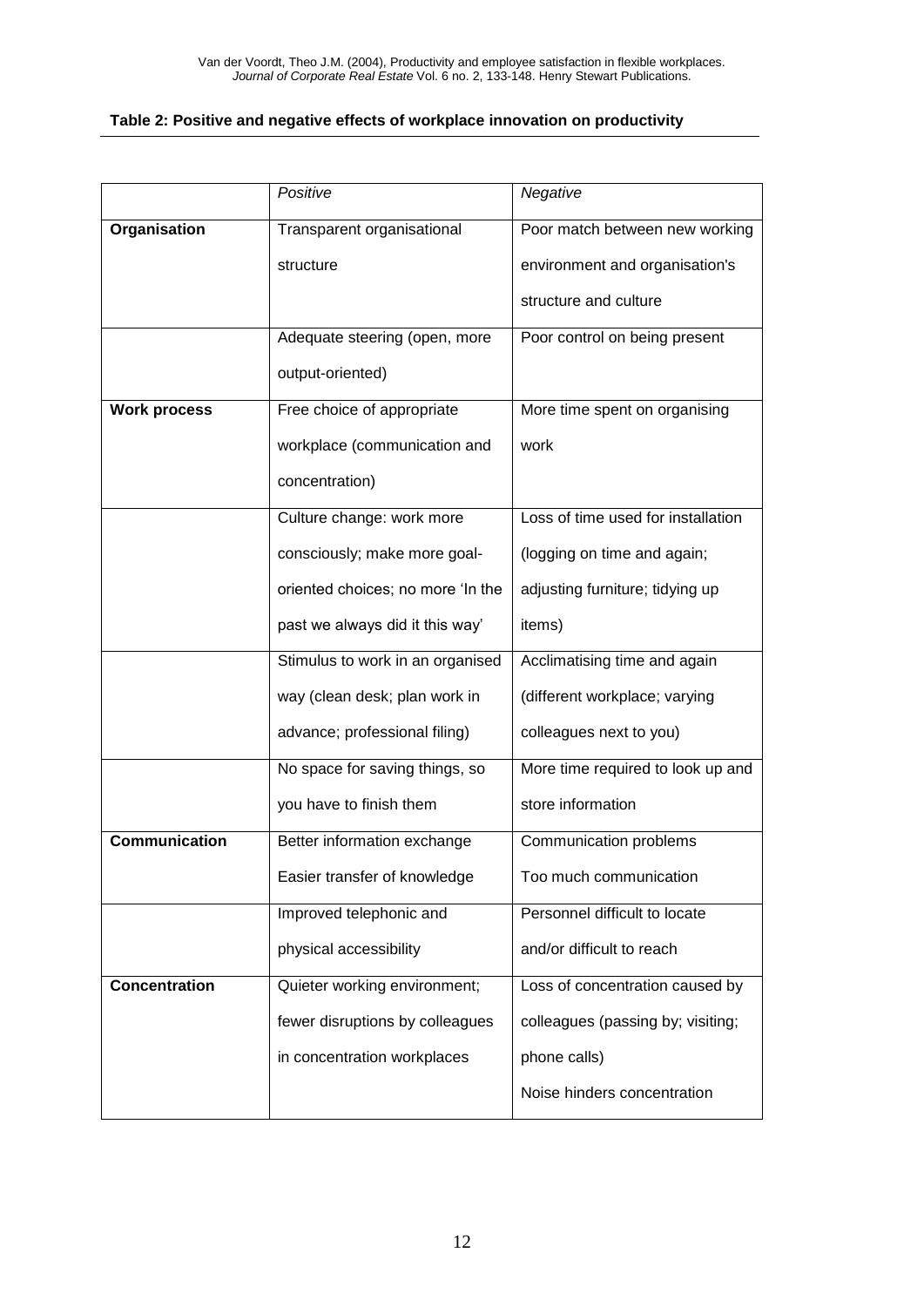| <b>Facilities</b>         | <b>Efficient helpdesk</b>            | Facility glitches (printer, laptop,        |  |
|---------------------------|--------------------------------------|--------------------------------------------|--|
|                           |                                      | copier)                                    |  |
|                           | Professional laptops and other       | Not enough facilities $\rightarrow$ delays |  |
|                           | facilities                           |                                            |  |
|                           | Extensive desk layout                | Not all facilities within reach            |  |
|                           | Greater user flexibility; less       |                                            |  |
|                           | inconvenience during staff           |                                            |  |
|                           | turnover                             |                                            |  |
|                           | More efficient use of available      | Lugging things around                      |  |
|                           | resources                            |                                            |  |
|                           | Faster decision making, thanks       | Inability to cope with central and         |  |
|                           | to e-mail                            | digital filing system                      |  |
| <b>General perception</b> | Freedom to choose type of            |                                            |  |
|                           | workplace                            |                                            |  |
|                           | Greater freedom $\rightarrow$ higher | Opposition caused by lack of               |  |
|                           | satisfaction $\rightarrow$ increased | privacy, territorialism,                   |  |
|                           | productivity                         | personalisation and status                 |  |
|                           | Motivational environment             |                                            |  |
|                           | New élan                             |                                            |  |

Relevant issues may be:

- the extent to which the working environment as a whole fits with daily activities;
- the functionality and appeal of various types of workplaces;
- the extent to which the environment stimulates communication;
- the extent to which personnel can concentrate in their working environment;
- the extent to which the environment fits with psychological needs such as privacy, territoriality, identity, personalisation and expression of status;
- accessibility of people (physically, by phone, digitally);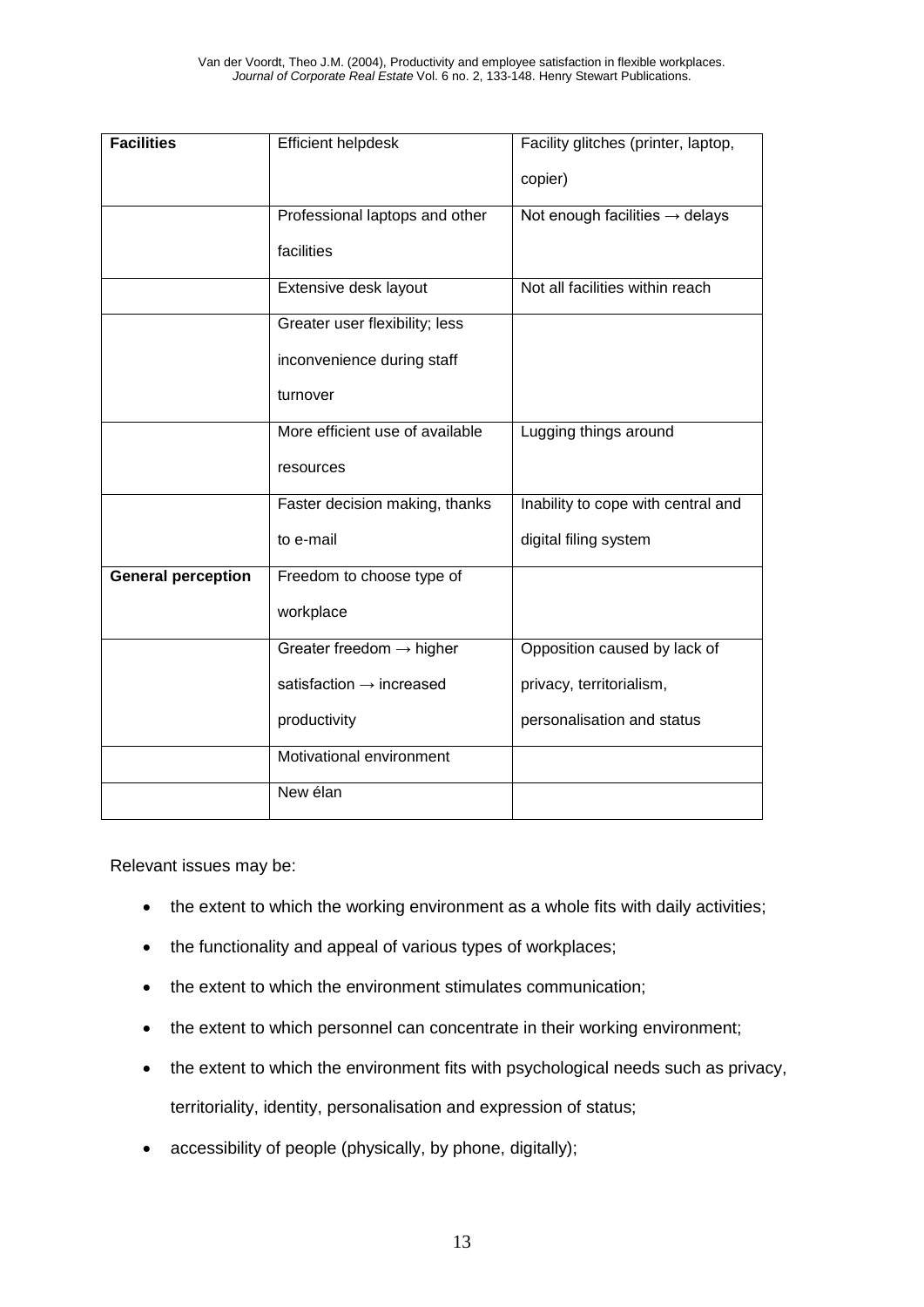- flexibility and adaptability of the environment;
- services such as reception, repro, catering, mail delivery, helpdesk;
- indoor climate (temperature, light, sound, view, daylight);
- ICT facilities;
- furniture;
- filing (filing method, amount of filing space, accessibility, etc).

# **Measurement methods**

There are roughly five ways of measuring satisfaction with workplace innovation. In different wordings, what is asked for is:

- *Satisfaction with specific aspects*: often on a five-point scale. For example, 'How do you value the following aspects (privacy of conversation, desk sharing, the size of your workplace, etc.): (very) unsatisfied  $\rightarrow$  (very) satisfied; (very) bad  $\rightarrow$  (very) good?'
- *The extent to which users think* these aspects are important: likewise mostly on a five-point scale, ranging from very unimportant to very important.
- *Overall assessment*: for example, 'What is your overall assessment of your physical working environment, expressed on a graded scale?' or 'What is your general impression of the new work environment: positive, neutral or negative?'
- *The most positive and the most negative characteristics* of the work environment: for example, 'Which three characteristics of your environment have had the greatest positive/negative influence on your work?'
- *Comparison with the original situation*: for example, 'Would you rather return to the original situation?'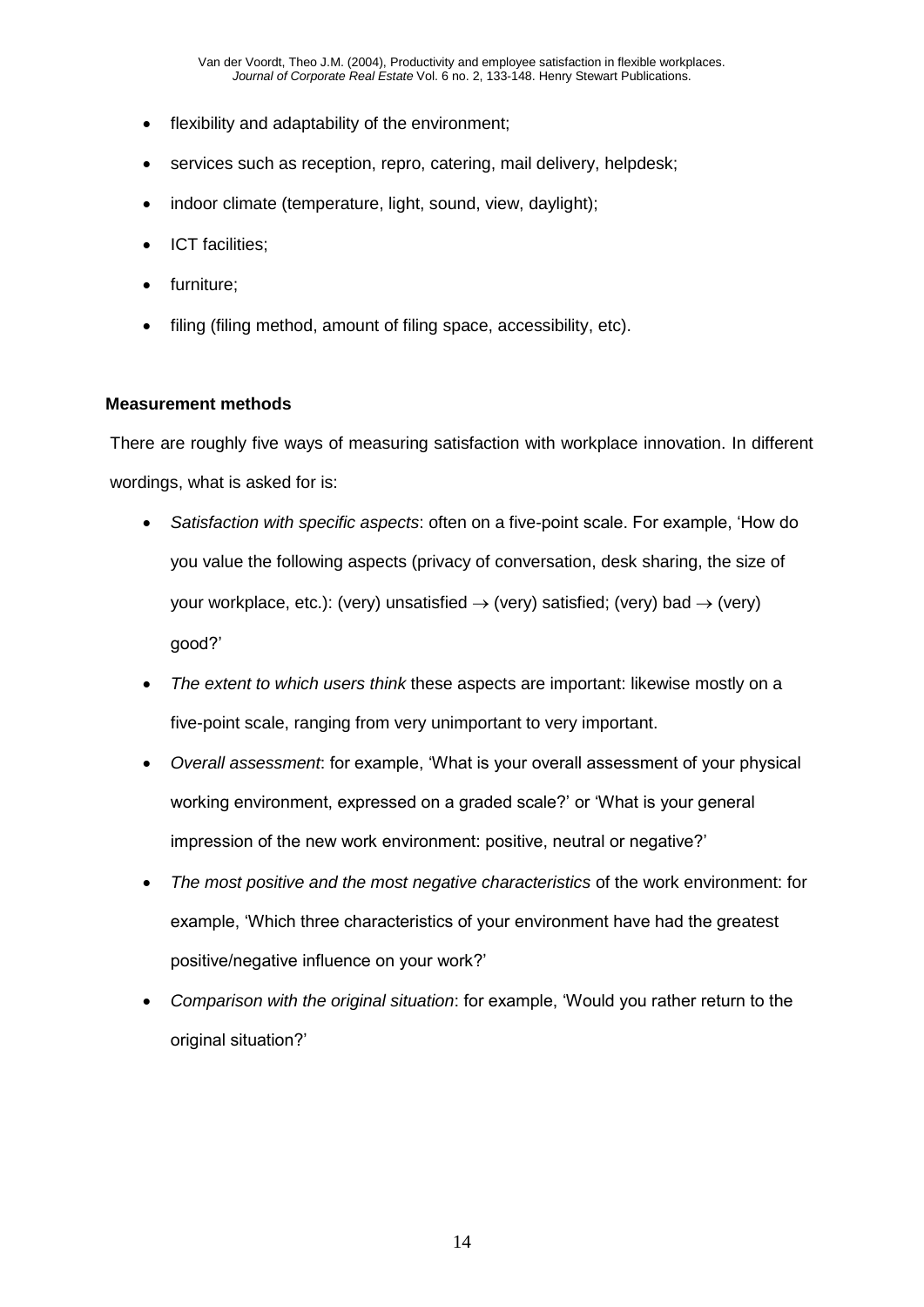# **Data on employee satisfaction with new offices**

The effects of the introduction of flexible working on job satisfaction provide a mixed picture. In various projects, the majority of people are generally positive about the new concept, but there are also projects where the majority would prefer to revert to the old situation (Table 3).

| Project    |                                    | Wish to Return | No Wish to Return |
|------------|------------------------------------|----------------|-------------------|
| Project 1  |                                    | 17             | 83                |
| Project 2  |                                    | 24             | 76                |
| Project 3  |                                    | 32             | 59                |
| Project 4: |                                    |                |                   |
|            | Total                              | 41             | 54                |
|            | Department 1                       | 57             | 33                |
|            | Department 2                       | 27             | 68                |
| Project 5: |                                    |                |                   |
|            | Total                              | 41             | 53                |
|            | People having a fixed workplace    | 36             | 50                |
|            | People having a flexible workplace | 43             | 54                |
| Project 6: |                                    |                |                   |
|            | First follow-up measurement        | 38             | 52                |
|            | Second follow-up measurement       | 43             | 35                |
| Project 7  |                                    | 78             | 22                |
|            |                                    |                |                   |

#### **Table 3: Percentage of people who wish to return to their former situation**

Critical factors in the *process* are: an enthusiastic initiator, evident objectives, a sound balance between top-down and bottom-up (user participation), a transparent project organisation with clear-cut tasks and competencies of various actors, serious consideration of any user resistance and proper follow-up care.<sup>9</sup> A sufficient amount of time must be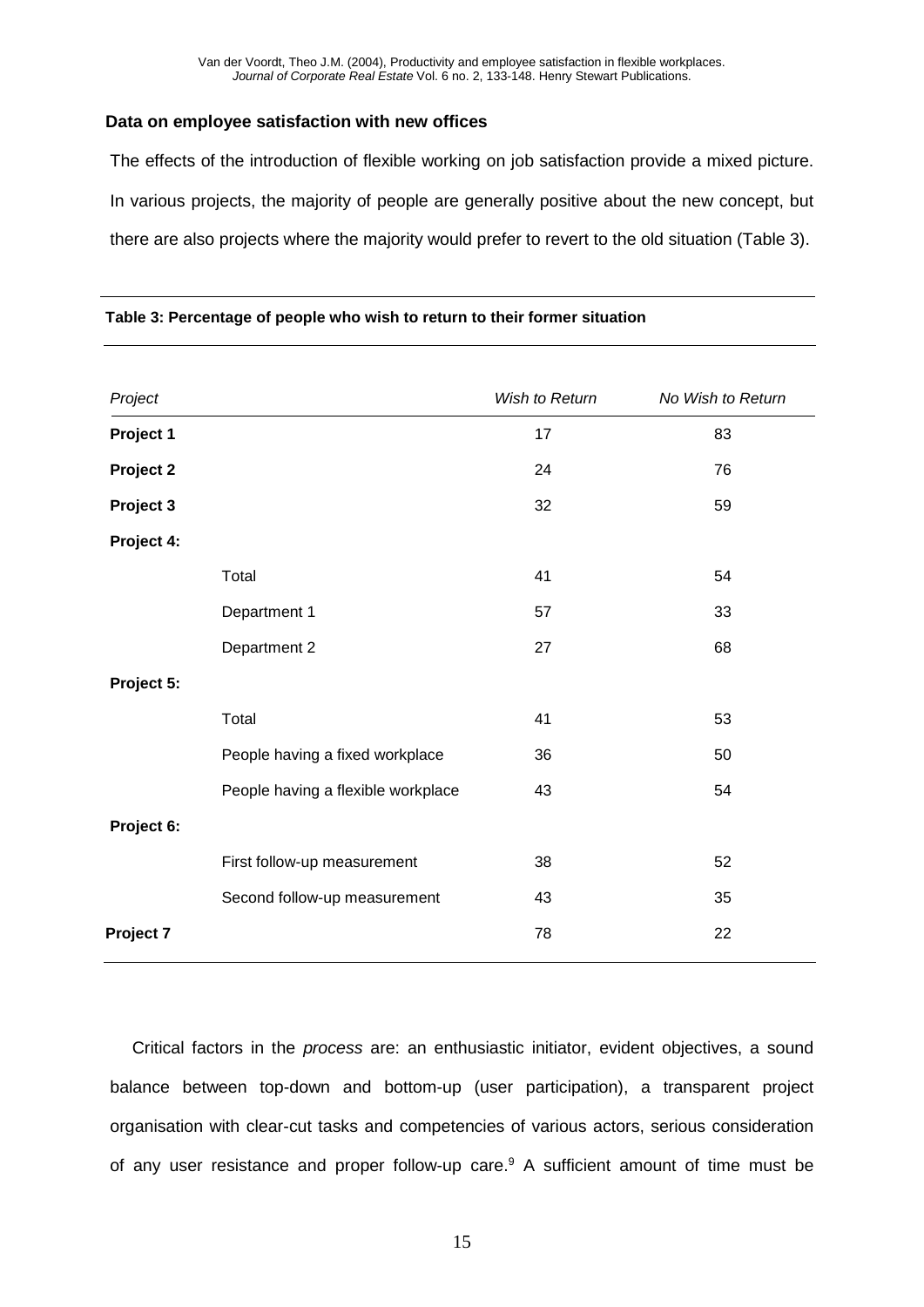reserved for notifying, assisting and training employees and for managing change processes.<sup>10</sup> At the same time, processes must not last too long, in view of the costs involved and the fact that people may drop out. Expectations must not be too high, and personnel must be made aware that final implementation may not be in full accordance with the proposals stemming from user participation.

Critical factors in the *product* are: the functionality and perception value of the workplace and other facilities; and the extent to which a balance is found between efficient and effective working and the fulfilment of all kinds of psychological needs. We will discuss the main results by focusing on four items: space allocation, psychological implications, the effects of openness, and the valuation of design and ICT.

# *Planning and Allocation of Flexible Workplaces*

A poor relationship between the number of employees and the number of workplaces is viewed in an extremely negative light. Flexible working is superfluous if there are too many workplaces, but a shortage causes much irritation and forces personnel to use locations that are less suitable (for example, concentrated work in an open-plan office) or to work somewhere else, such as at home. Inability always to have immediate access to a flexible workplace may be regarded somewhat laconically by one employee while another may make an issue of it. In some projects, concentration cells are either never or rarely used for the intended purpose. Some are used as storage spaces or smoking rooms. It is very important that workplaces are allocated properly. Personnel whose jobs have very little in common are sometimes seated together. This is particularly unpleasant when jobs that involve a high and a low degree of concentration or communication are grouped together.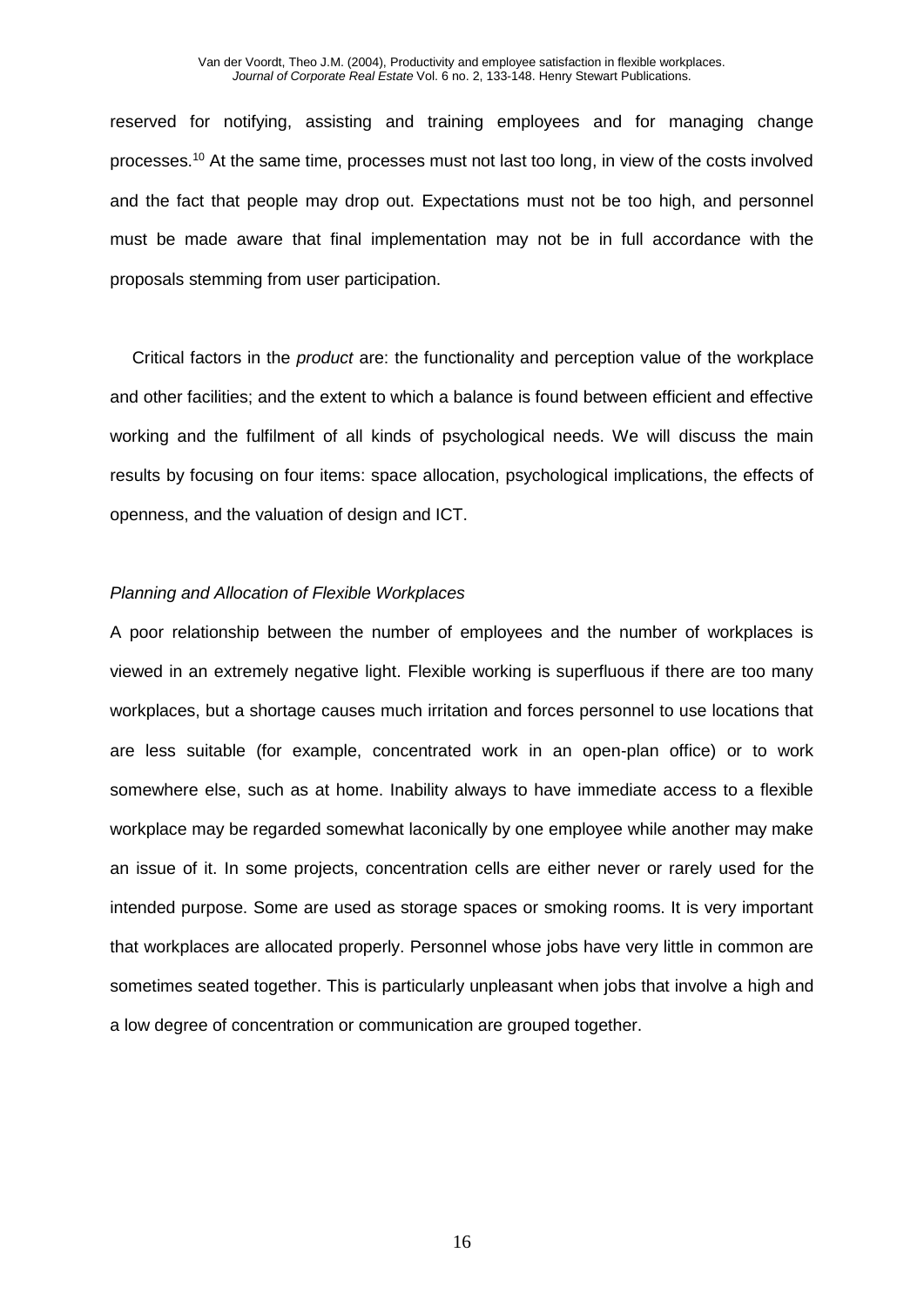# *Psychological Effects of Flexible Working*

A typical feature of flexible workplace solutions is that personnel work here and there, irrespective of time and place. This provides some with a positive feeling of freedom, while others find the constant need to switch a burden. Desk sharing is at odds with the need for personalisation and an individual territory. Users often try to claim a familiar place by arriving at work earlier, or by leaving items behind during their absence. The same (flexible) workplace for everyone provides fewer opportunities to express one's status. Some employees are fairly laconic, while others make an issue of it.<sup>11</sup> The principle of 'clean desk' makes personalising one's desk difficult or downright impossible. Although personnel are able to deal with this properly in the long run, it is a negative point.<sup>12</sup>

The effect of flexible working on social interaction is mixed. The ability to choose one's desk is generally appreciated. Besides dynamics, it also provides people with the opportunity to establish new contacts. As a result, they can become better acquainted with less familiar colleagues and acquire new knowledge and experience: a significant point that is scored from an individual perspective, as well as for 'learning' organisations. At the same time, close contact between colleagues who sit close to each other and work well together may be unintentionally disrupted.

One of the few readily available publications, on the evaluation of the Interpolis office in Tilburg,<sup>13</sup> reveals that autonomy at work and informal contacts have increased, while cooperation has improved. On the other hand, opportunities for formal contact have hardly changed. The same applies to opportunities for concentrated work and participation in decisionmaking. Work motivation has also decreased somewhat, but this has also been observed in a control group within a more traditional setting. The decrease in work motivation can therefore probably be attributed to other factors. There are now fewer complaints about noise, humidity and temperature. The 'person–office fit' (the extent to which the workplace is tailored to the personal needs and wishes of employees) is experienced in a far more positive manner than in the old situation.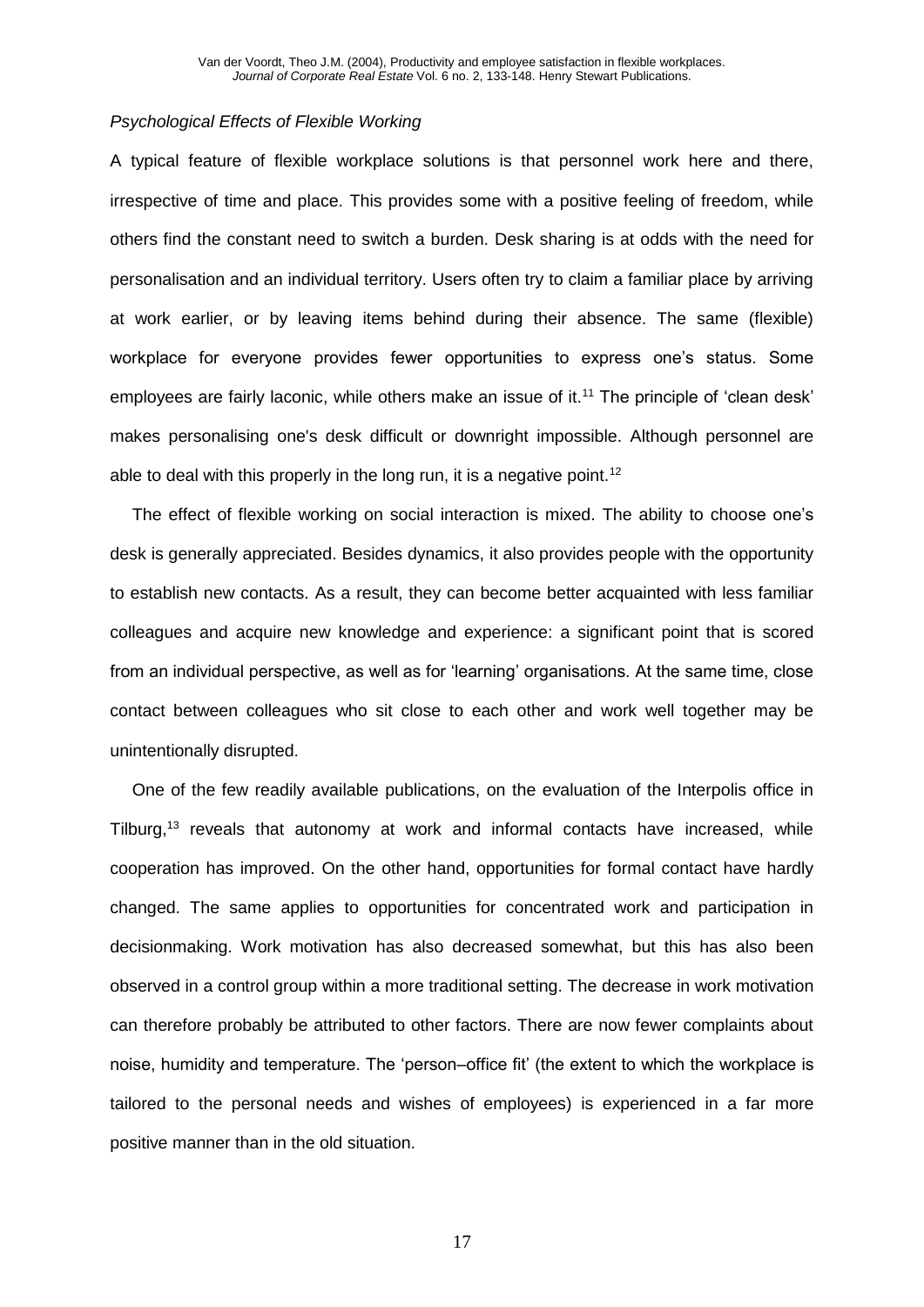#### *The Perception of Working in an Open Environment*

Working in an open, transparent office, without walls or with a lot of glass, is also perceived in different ways. An open environment offers more opportunities for communication and social interaction, but also generates many complaints about reduced privacy, both visual (seeing and being seen) and acoustic (hearing and being heard).<sup>14</sup> In open offices there are considerably more visual and acoustic stimuli than in enclosed, cellular offices. This mental burden raises stress levels in some people while the additional stimuli actually appeal to others, but noise pollution generally leads to a loss in concentration. The corridor is often an additional source of irritation when an open area also connects two or more other areas.

An example is the innovative office of the Dutch National Police Services in Driebergen. Users quickly screened off the corridor with cabinets and other furniture. As a result, this concept was partially boarded up. Because of the limited furnishing budget, it appeared impossible to implement the same range of furniture everywhere, so the untidy appearance was intensified even further.<sup>15</sup> In a discussion about five small-scale experiments with a combi office, a cloister office and desk sharing, common complaints concerned a lack of privacy and too much distraction.<sup>16</sup> Personnel were generally positive about communication and the opportunity to withdraw to a concentration cell, but negative about visual and acoustic privacy.

#### *Valuation of Design, Furniture and ICT*

In numerous innovative projects the building design is viewed in a favourable light, as are the layout and functionality of modern furniture and high-tech ICT. Large desks, comfortable chairs and an attractive and stylish layout contribute significantly to a positive valuation.<sup>17</sup> However, ergonomic furniture is not always used as intended. People find it bothersome and time-consuming to adjust furniture again and again, and not everyone knows how to do so. Lockers that are too small and trolleys or flexi-cases for personal files that are too heavy are often a source of irritation. Many people dislike having to log on (and off) to PCs and telephones, clear the desk and lug files around. Technical malfunctions and an inefficient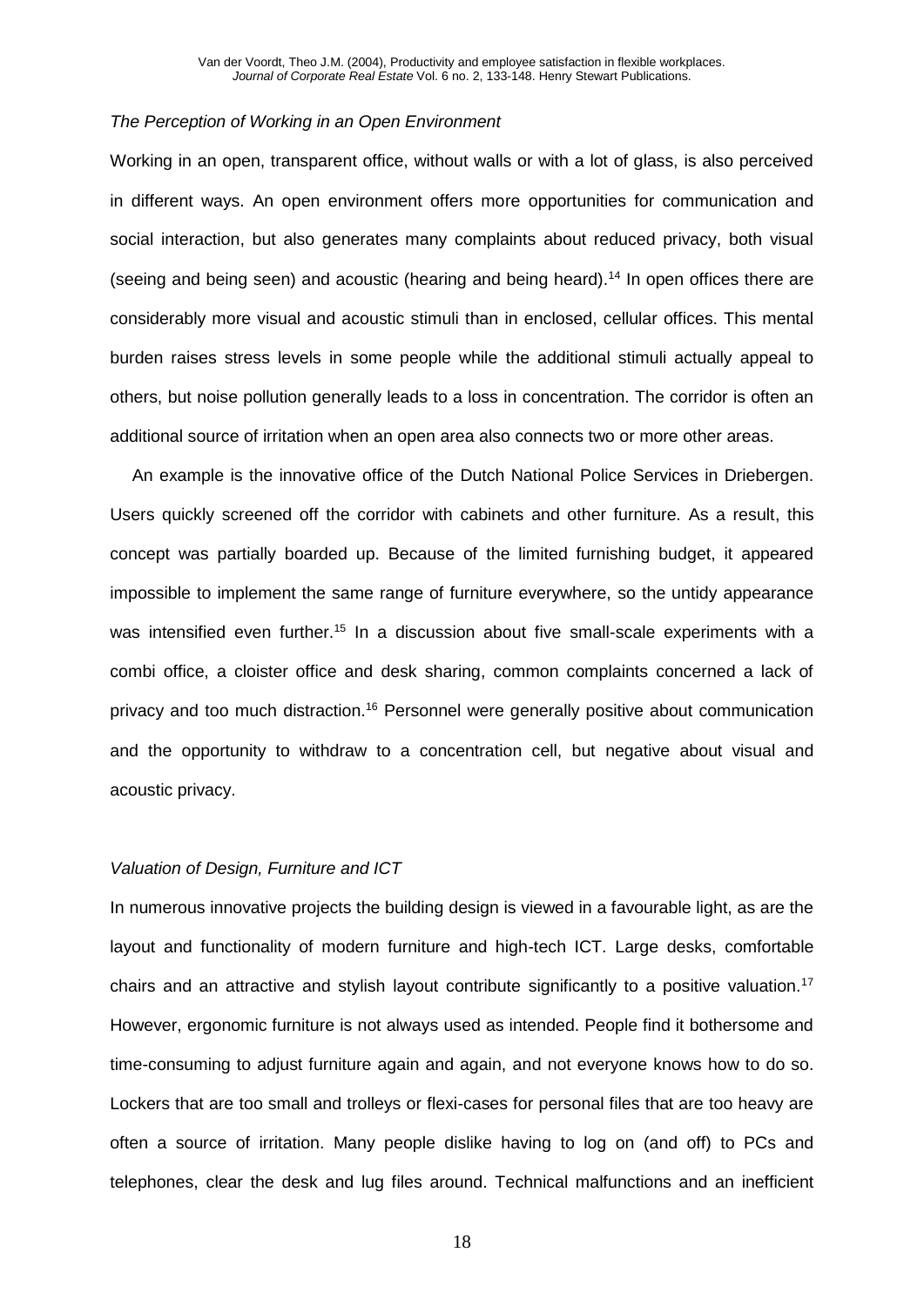helpdesk can be extremely detrimental to an office concept that is actually good. Problemfree ICT appears to be a crucial factor for flexible working. Shortly after completion in particular, there are usually grievances about a network that is not flexible enough; compatibility problems arising from the application of various types of hardware and software; dissimilar user options (a fully equipped computer is installed at a fixed desk or flexible workplace, but not in concentration cells and team areas); time-consuming log-on procedures; and technical faults. Beyond the office concept, computers themselves can have a positive or negative effect on employee satisfaction. Computers allow people to work faster and with greater ease, but computers that crash and personal inability to use new programs will cause frustration, referred to as technology-related anger (TRA). Repetitive strain injury (RSI) is another danger, causing chronic problems in the locomotor apparatus in the neck, shoulders, arms, wrists and/or fingers. According to the Dutch ergonomist Peter Voskamp, between 26 and 55 per cent of monitor users in the Netherlands suffer from RSI.<sup>18</sup> Primary causes are a static posture with respect to the upper body, repetitive movement of wrists and fingers and a high workload. More than a quarter of employees suffer from back complaints.

#### **REFLECTIONS AND CONCLUSIONS**

The data on new offices show strong similarities to the results of studies in open-plan offices during the 1970s and 1980s. Many studies have identified complaints about the lack of privacy and the fact that employees are unable personally to control climate and lighting settings. Even when objective measurements revealed that the background noise of conversations in the buildings was not unduly loud (roughly 50 dB), it did distract employees.<sup>19</sup> It appears that high-level employees in particular are more negative about open-plan offices.<sup>20</sup> This underlines the fact that complex tasks require more peace and privacy. The greater need for status in the case of management may also play a role.<sup>21</sup>

Although the statement 'a satisfied worker is a productive worker' is not by definition true (people may very well be satisfied without being very productive!), the two variables are closely linked. In a perception study recently carried out at a health-insurance company that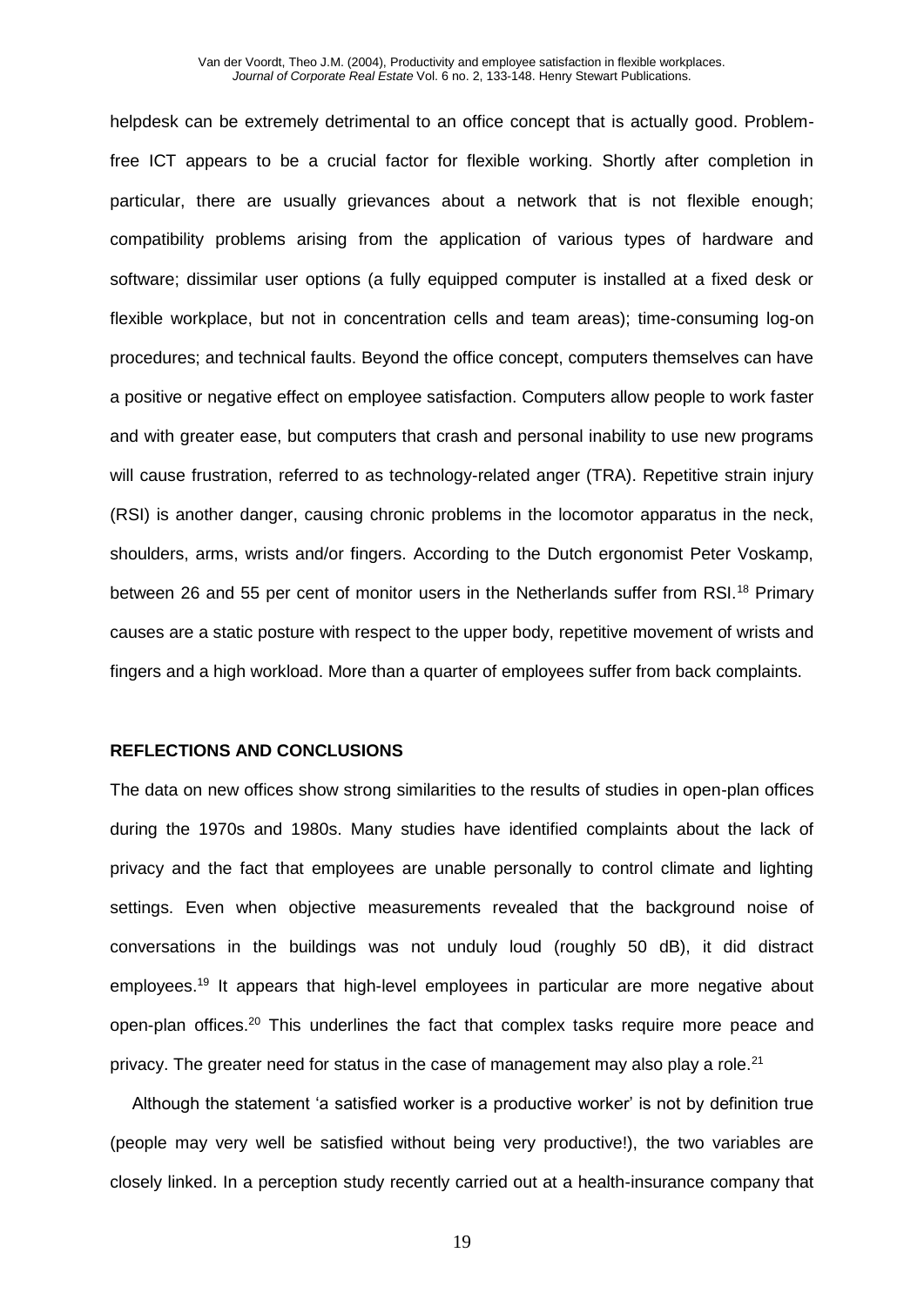used both cellular and open-plan offices, complaints about the lack of privacy during conversations corresponded significantly to perceived productivity. People who were accommodated in an open-plan office complained much more about this lack of privacy and rated their perceived productivity a full point lower (6.5 versus 7.7) than those working in cellular and group offices.<sup>22</sup> Although there were many complaints about visual privacy, too, these did not appear to correspond significantly to perceived productivity. Concentration, distance from colleagues, privacy, building-related health, workplace dimensions, image and adaptability all correlated significantly with the perceived effect of the office environment on employee productivity.

From Brill et al.'s research among 13,000 office employees in three different settings — a single office room, a double office room and an open office — the following ten most important influencing factors on productivity emerge:<sup>23</sup>

- The possibility of working individually without being distracted
- Spatial conditions favourable to spontaneous interaction
- Ditto for gatherings and undisturbed group work
- Workplace comfort, ergonomics and enough space to put things
- Suitable conditions for working 'side-by-side' and having a chat from time to time
- Staff are close to colleagues, or colleagues are easy to find
- Good pause areas
- Access to technology
- High-quality lighting and daylight
- Temperature and air-quality control.

This list confirms the great importance of convenient areas where information can be communicated and where concentrated work can be carried out as well. One of the main reasons for using combi offices, with a mix of shared and activity-related workspaces, has been to overcome the disadvantages of office units (too closed, poor conditions for social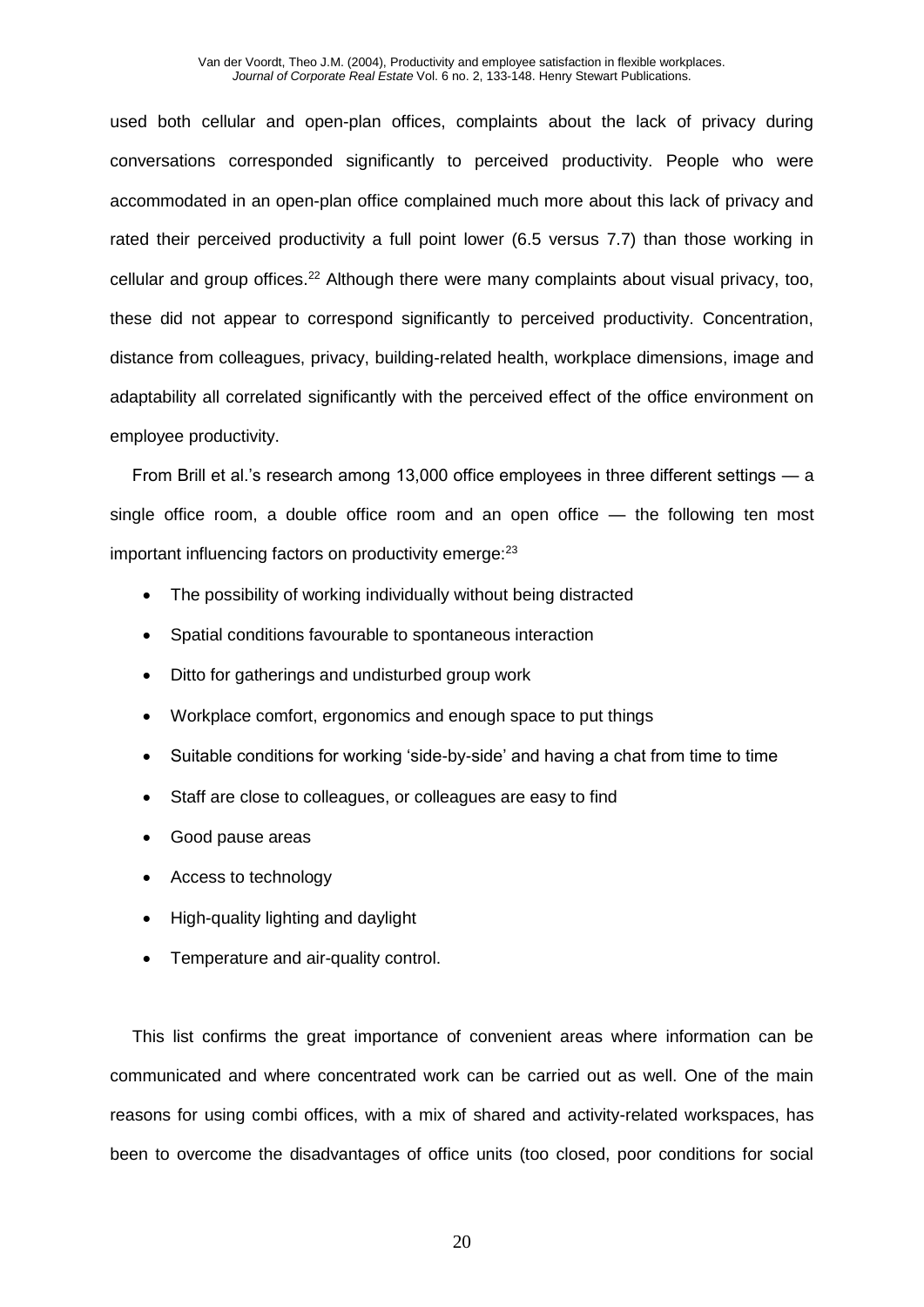interaction) and open-plan offices (too open, too many distractions). Experience to date shows that this objective is reached to a certain level; however, much attention must still be paid to reducing the number of complaints about distraction and lack of privacy. Subdivision of large open spaces into smaller, team-oriented compartments, noise-reducing measures and the allocation of concentration cells for long and confidential phone calls may help to reduce this problem.

Some of the less attractive aspects of flexible working are apparently relatively easy to counterbalance. This applies, for instance, to the loss of status arising from the absence of distinction between large, luxurious offices and simple, standard ones. A great deal of distress can be avoided by providing good fringe benefits and tertiary conditions of employment, including high-quality facilities and an attractively designed and comfortably furnished working environment. The need for personalisation of the workplace can be partly fulfilled in the case of flexible working by allowing employees to select a personal screensaver. The lack of a personal territory and personalisation opportunities can be partially offset by applying these principles to an organisational unit as a whole: that is, by giving a department its own identity by means of a colour and personal or collective attributes, thereby creating the feeling of a 'group territory'.<sup>24</sup> In that case, there is a shift from a personal to a group identity.

Our study has also shown that aims and expectations about effects of new offices are mostly more implicit than explicit. We would therefore recommend developing a consistent, complete, clearly classified and unambiguously formulated framework for *possible* objectives. This sort of framework can help those involved to set priorities and to make rational choices when discussing their own objectives. Unambiguous terminology will make it easier to compare projects, and thereby also the results of the measurements of effects. The Balanced Score Card could perhaps be put to good use here.<sup>25</sup> In view of the large differences in methods of measuring, our recommendation would be to develop a display chart for standard measuring methods. This would help organisations to make a reasoned choice, dependent on the objectives of their workplace innovation; the aim of the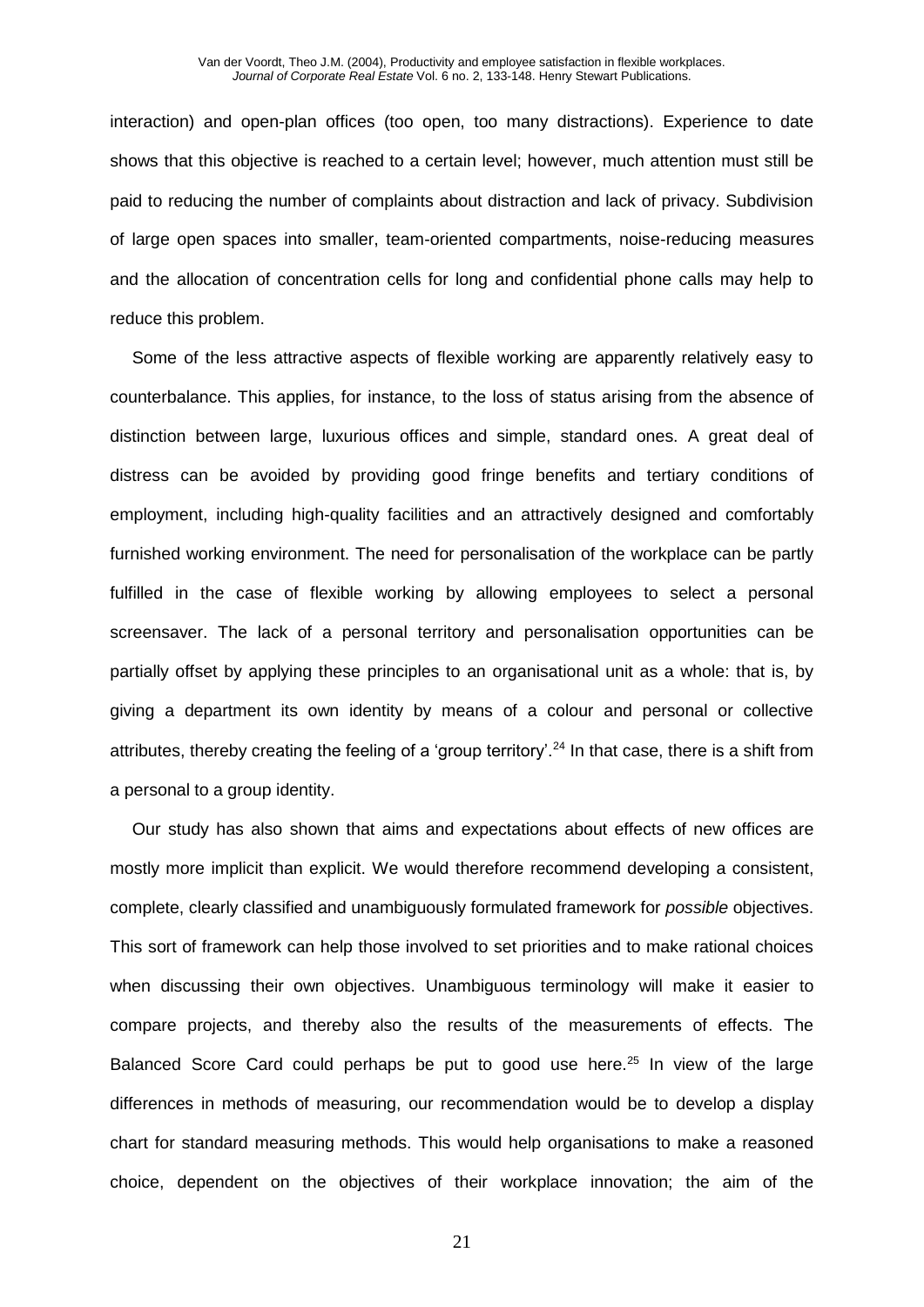measurements (a quick scan, or a well-thought-out integral evaluation, or one directed towards aspects of specific parts); the measurement period (beforehand, afterwards, over a longer period); the time available; the expertise; and the financial and personal means.

Finally, in spite of the insights acquired, many questions remain. The differences in satisfaction and productivity cannot always be satisfactorily explained. The extent to which differences in employees' perceptions can be explained by the characteristics of the people involved (sex, age, educational background), their position (place in the hierarchy, type of work) and their previous work situations (e.g. accustomed to working in an office unit or an open-plan office) is unclear. There is a need not only for more theorisation, but also for more empirical research. Because there are many variables to be considered that fall within the knowledge domain of various disciplines, our recommendation is that future evaluative research should be set up within a more interdisciplinary framework.

#### **REFERENCES**

- 1. See for instance Becker, F. and Sims, W. (2001) 'Offices that Work', International Workplace Studies Program, Cornell University, New York; Becker, F. (2002) 'Organisational Dilemmas and Workplace Solutions', *Journal of Corporate Real Estate*, Vol. 4, No. 2, pp. 129–149; Duffy, F., with Powell, K. (1996) 'The New Office', Conran Octopus, London; Veldhoen, E. (1998) 'Kantoren bestaan niet meer' [Offices are no more], Uitgeverij 010, Rotterdam; Worthington, J. and University of York Institute of Advanced Architectural Studies (1997) 'Reinventing the Workplace', Butterworth-Heinemann, Oxford and Boston.
- 2. Clements-Croome, D. (ed.) (2000) 'Creating the Productive Workplace', E & FN Spon, New York.
- 3. Van der Voordt, T. J. M. (2003) 'Costs and Benefits of Innovative Workplace Design', Centre for People and Buildings, Delft; van der Voordt, T. J. M. (2003) 'Costs and Benefits of Flexible Workspaces', Proceedings of IFMA Conference/Research Symposium, Rotterdam, 14–17 May.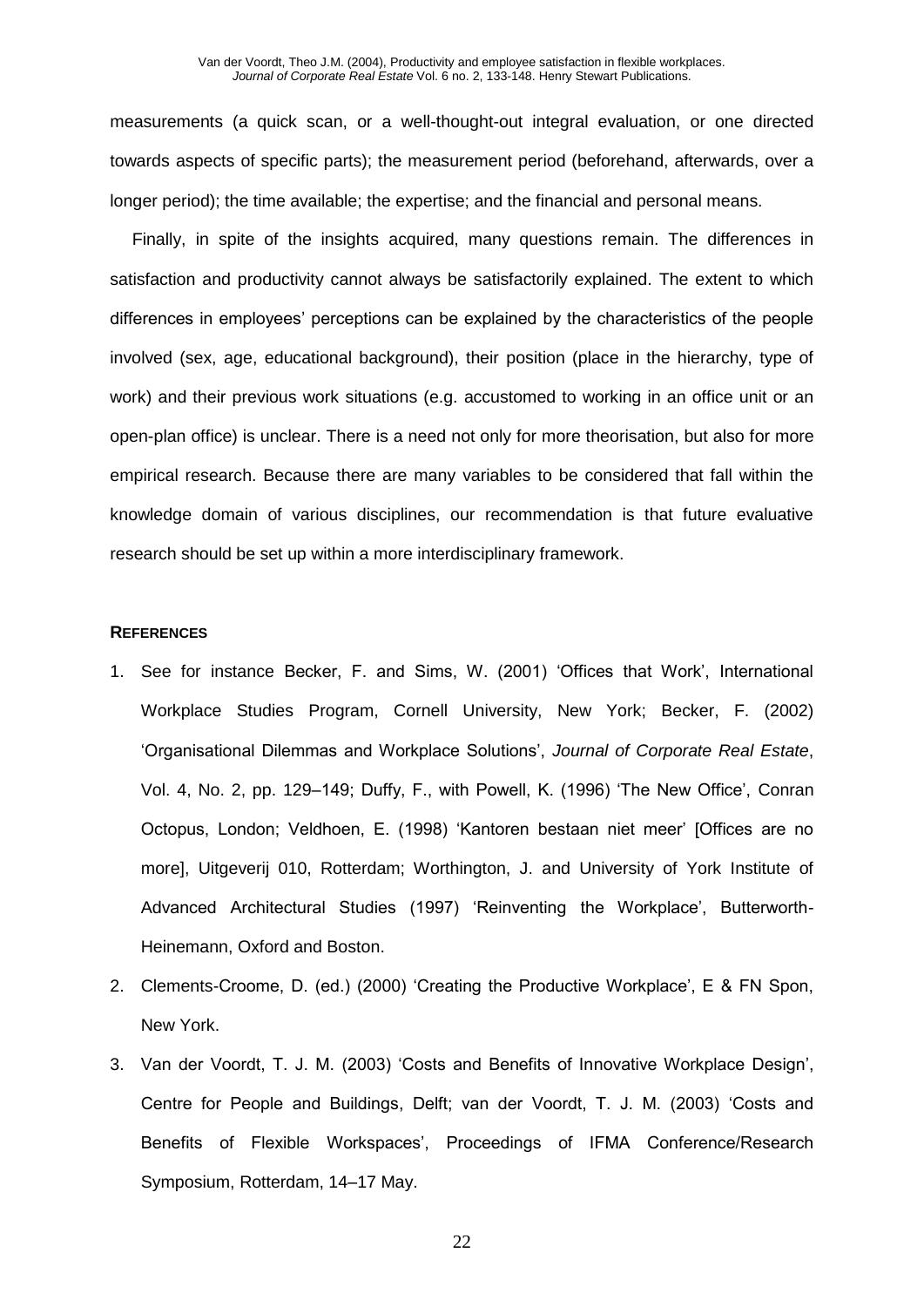- 4. Brinkerhoff, R. O. and Dressler, D. E. (1990) 'Productivity Measurement: A Guide for Managers and Evaluators', Sage Publications, New York; Aronoff, S. and Kaplan, A. (1995) 'Total Workplace Performance: Rethinking the Office Environment', WDL Publications, Ottawa.
- 5. Frankema, E. H. P. (2003) 'Kantoorinnovatie in economisch perspectief' [Office innovation from an economic perspective], Centre for People and Buildings, Delft.
- 6. Vos, P. G. J. C. (1997–1999), 'Werkt het beter in het Dynamisch kantoor Haarlem?' [Do things go better in the Dynamic Office, Haarlem?]: baseline measurement; first and second follow-up measurements; final evaluation, Department of Real Estate and Housing, Faculty of Architecture, Delft University of Technology.
- 7. Selser, M. and van der Heijden, C. (2002) 'Flexibilisering eist managen van verwachtingen' [Flexibilisation calls for expectation management], *Facility Management Magazine*, Vol. 15, No. 103, pp. 23–27.
- 8. Van den Brink, A. (2000) 'Flexido: De effecten in kaart' [The effects in perspective], Department of Real Estate and Housing, Faculty of Architecture, Delft University of Technology, and ABN AMRO, Amsterdam.
- 9. Vos, P. G. J. C. and van der Voordt, T. J. M. (2001) 'Tomorrow's Offices through Today's Eyes: Effects of Office Innovation in the Working Environment'*, Journal of Corporate Real Estate*, Vol. 4, No. 1, pp. 48–65; Levine, D. I. (1995) 'Reinventing the Workplace: How Business and Employees can Both Win', The Brookings Institution, Washington, DC; Wonokromo, E. (2003) 'Van weerstand naar draagvlak in het implementatieproces van een non-territoriale omgeving' [From resistance to acceptance in the process of implementing a non-territorial environment], thesis, Faculty of Architecture, Delft University of Technology.
- 10. Eveleens, W. (2001) 'Veranderen van werkstijl: 1. Visie, 2. Aanpak' [Changing the work style: 1. Vision, 2. Line of approach], *Facility Management Magazine*, Vol. 14, 90, 53–56 and 91, 37–43; van Wagenberg, A. F. (2002) 'Innovation in Office Facilities in the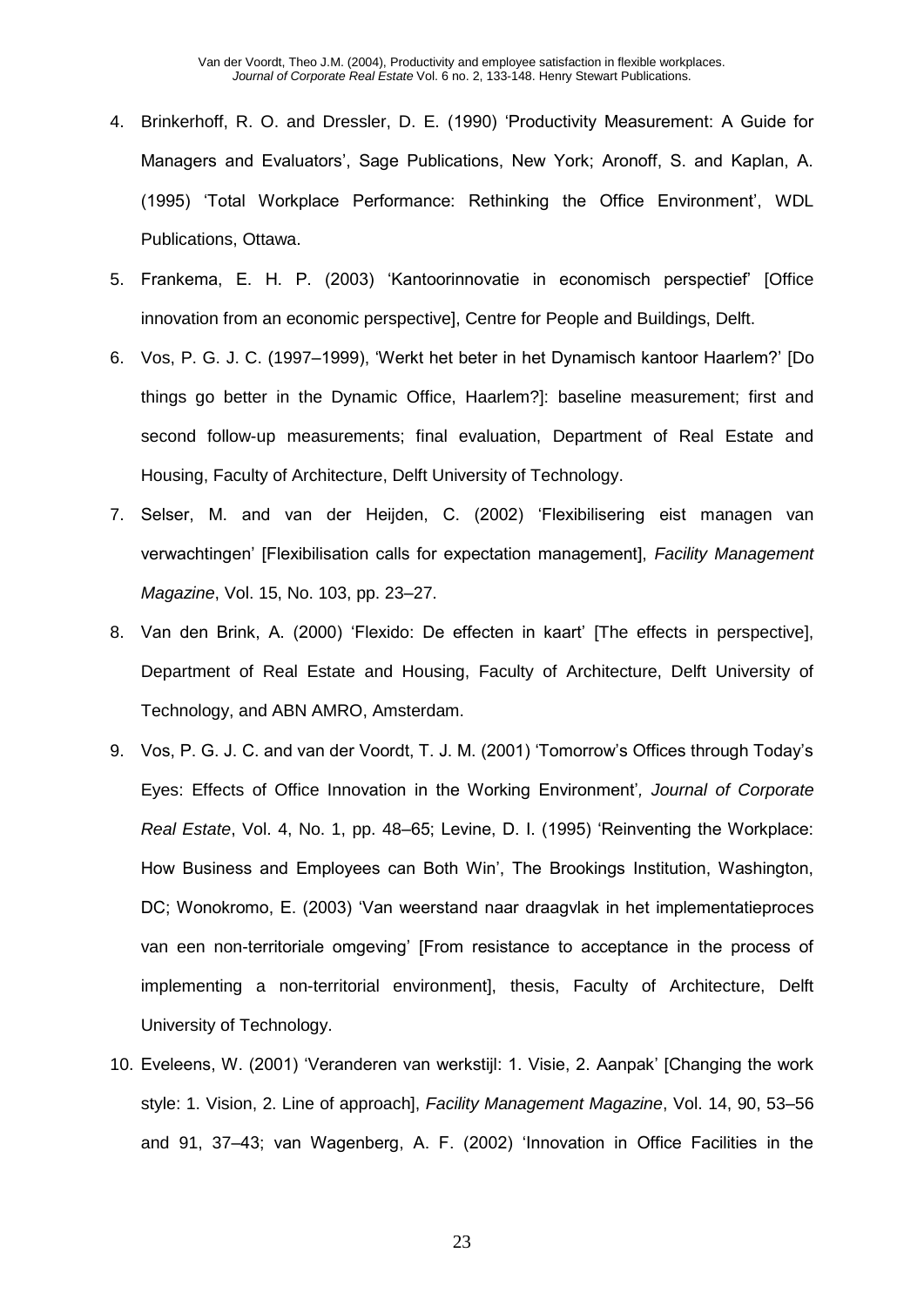Netherlands', paper presented at The European Facility Management Conference, Madrid, 10–12 April.

- 11. Siemelink, K. (1997) 'Opgestaan, plaats vergaan? Statussymbolen in het kantoor van de toekomst' [Lost your place? Status symbols in the office of the future], thesis, Vrije Universiteit Amsterdam.
- 12. Willems, J. (2000) 'Concentratieplek of isoleercel?' [Space to think or isolation cell?], a study of the resistance to innovative office environments, thesis, Department of Technology Management, TU Eindhoven.
- 13. De Jonge, J. and Rutte, C. G. (1999) 'Een quasi-experimenteel veldonderzoek naar de psychologische effecten van een flexibel kantoorconcept' [Quasi-experimental field survey of the psychological effects of a flexible office concept], *Gedrag en Organisatie*, Vol. 12, No. 6.
- 14. Brennan, A., Chugh, J. S. and Kline, T. (2002) 'Traditional versus Open Office Design', *Environment and Behavior*, Vol. 34, No. 3, pp. 279–299; van der Voordt, T. J. M., and Beunder, M. (2001) 'De rode draad: Lessen uit innovatieve kantoorprojecten bij ABN AMRO bank BV' [Lessons from innovative office projects at ABN AMRO Bank], working document, ABN AMRO and the Department of Real Estate and Housing, Faculty of Architecture, Delft University of Technology; de Heer, J. (2003) 'Waardering van privacy, territorium, status en identiteit in innovatieve kantoren' [The value of privacy, territory, status and identity in innovative offices], thesis, Faculty of Architecture, Delft University of Technology.
- 15. Guiza, B. and van der Voordt, Theo J. M. (2003) 'Korps Landelijke Politiediensten: A Case Study', Centre for People and Buildings, Delft.
- 16. Van Wagenberg, A. F. (1996), 'Redesign and Evaluation of Experimental Dutch Office Layouts', Conference Proceedings, World Workplace 1996, Salt Lake City, pp. 715–725.
- 17. Van der Voordt, T. J. M. and Beunder, M. (2001), ref. 14 above.
- 18. Voskamp, P. (2002) 'Gezond op kantoor' [Healthy at the office], Symposium 'Moeten of Ontmoeten' [Must or Meet], Rotterdam, 17 April.